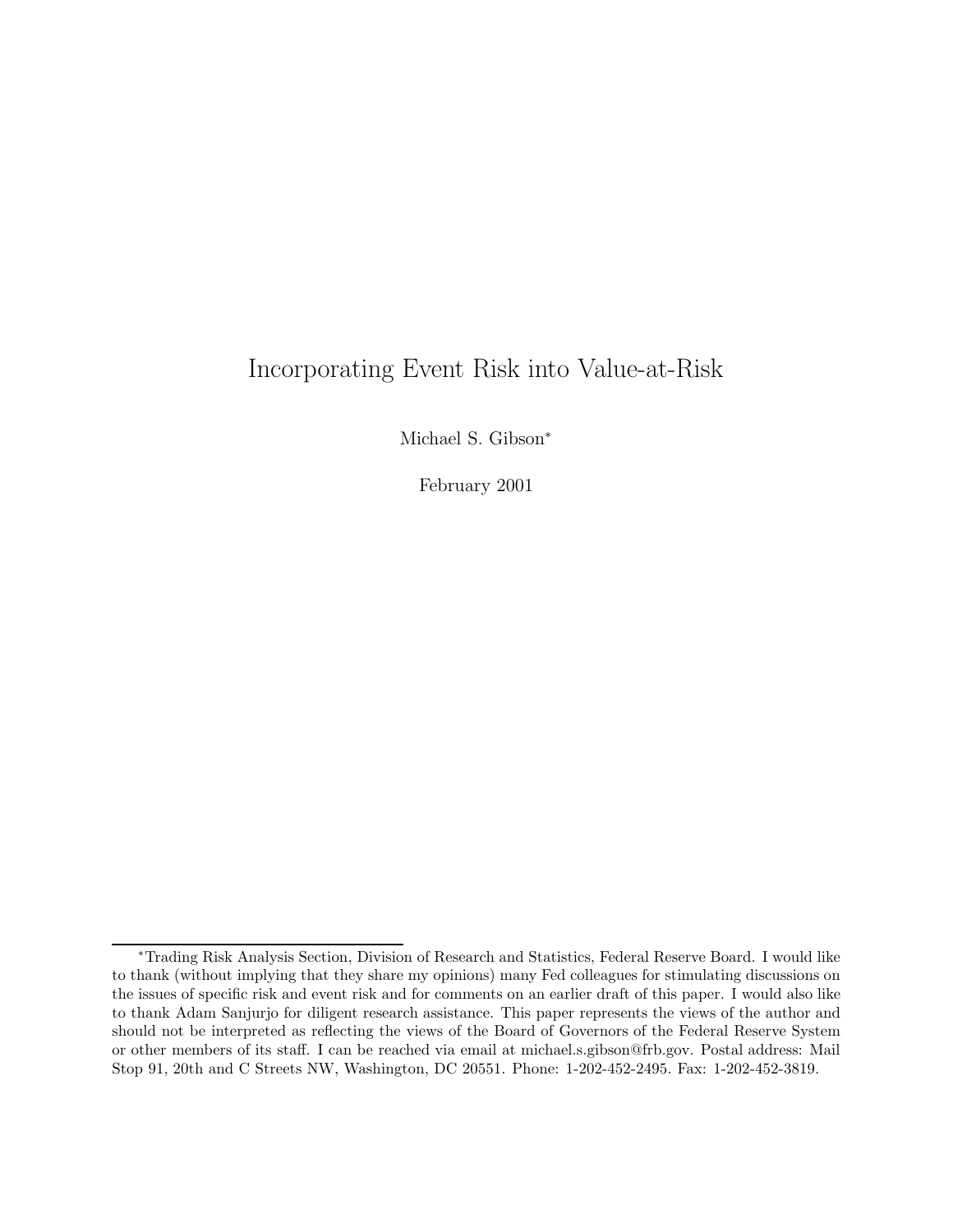# Incorporating Event Risk into Value-at-Risk

Abstract: Event risk is the risk that a portfolio's value can be affected by large jumps in market prices. Event risk is synonymous with "fat tails" or "jump risk". Event risk is one component of "specific risk," defined by bank supervisors as the component of market risk not driven by market-wide shocks. Standard Value-at-Risk (VaR) models used by banks to measure market risk do not do a good job of capturing event risk. In this paper, I discuss the issues involved in incorporating event risk into VaR.

To illustrate these issues, I develop a VaR model that incorporates event risk, which I call the Jump –VaR model. The Jump –VaR model uses any standard VaR model to handle "ordinary" price fluctuations and grafts on a simple model of price jumps. The effect is to "fatten" the tails of the distribution of portfolio returns that is used to estimate VaR, thus increasing VaR. I note that regulatory capital could rise or fall when jumps are added, since the increase in VaR would be offset by a decline in the regulatory capital multiplier on specific risk from 4 to 3.

In an empirical application, I use the Jump –VaR model to compute VaR for two equity portfolios. I note that, in practice, special attention must be paid to the issues of correlated jumps and double-counting of jumps. As expected, the estimates of VaR increase when jumps are added. In some cases, the increases are substantial. As expected, VaR increases by more for the portfolio with more specific risk.

Keywords: specific risk, market risk, jump risk, jump diffusion, default risk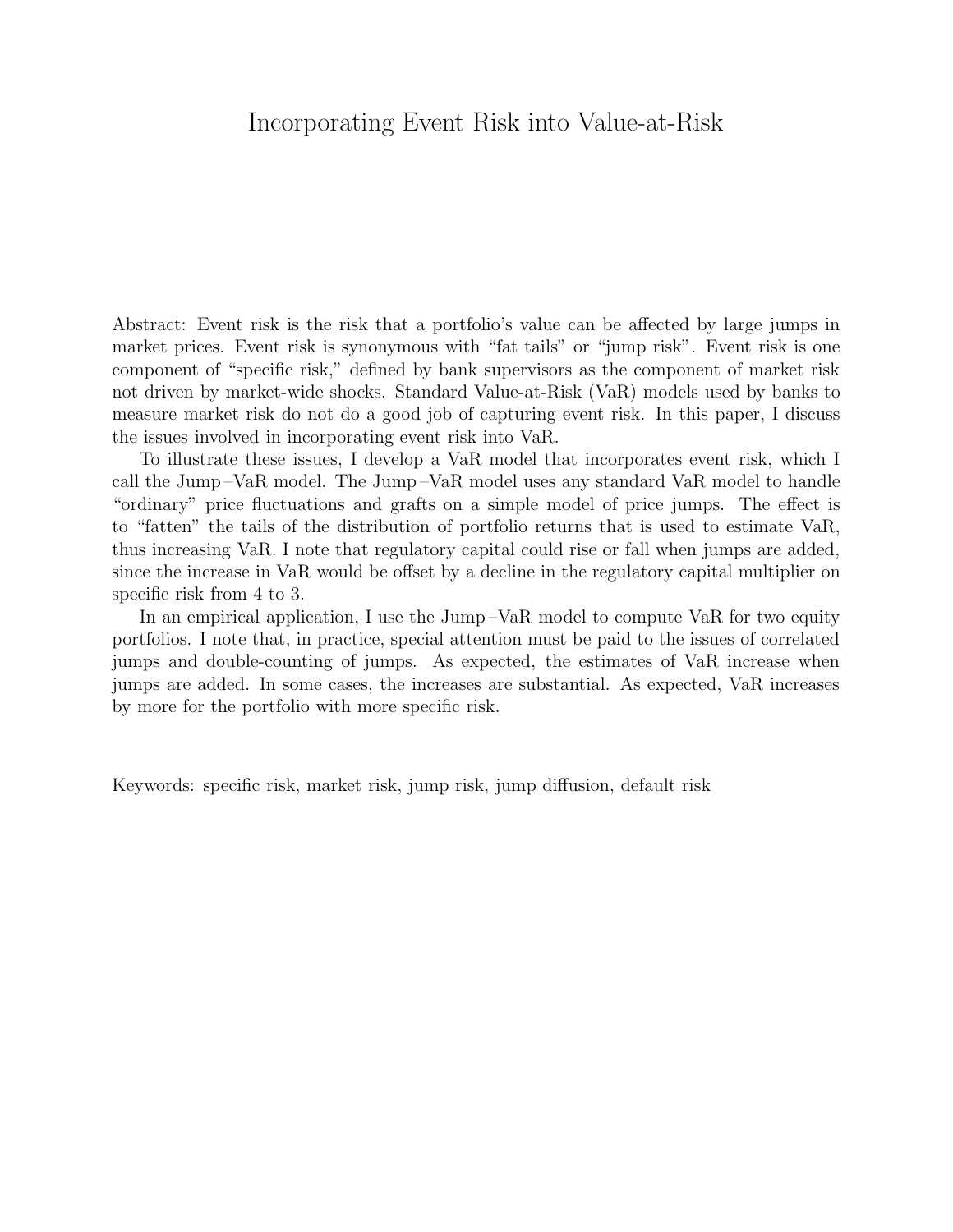# **1 Introduction**

Value-at-Risk (VaR) is a popular technique used to measure a portfolio's market risk. It identifies the loss that could occur due to fluctuations in market prices. For example, a one-day 99 percent VaR is the loss that would be expected to be equalled or exceeded on one out of one hundred days. VaR has been widely adopted by financial firms and bank supervisors as an important tool for risk measurement.<sup>1</sup>

"Event risk" is defined here as the risk that a market price can jump, for example due to news of a default or earnings surprise. Put simply, "event risk" and "jump risk" are the same thing. When calculating a statistical measure of market risk like VaR, there is no need to understand why a jump in the market price occurs. Only the statistical properties of the price jumps themselves are relevant. For this reason it is unnecessary to separate out subcomponents of event risk, such as the risk of an unexpected credit rating downgrade, for special treatment in a VaR model.

Few VaR models do a good job of capturing event risk. This failing is a consequence of simplifying assumptions that make it easier to compute VaR.

When bank supervisors chose to allow banks to use their internal VaR models as the basis for a capital charge for market risk, they recognized that few VaR models accurately capture event risk. They required special treatment for the component of VaR that is not driven by market-wide shocks, which they called "specific risk." "Specific risk" includes idiosyncratic risk (price fluctuations that are not correlated with market-wide shocks) and event risk. The regulatory capital charge for market risk equals

 $3 \times \text{VaR}$  from market-wide shocks  $+4 \times \text{specific risk VaR}.$ 

The higher multiplier on specific risk VaR recognizes that VaR models typically underestimate specific risk because they do not incorporate event risk. If a bank's VaR model does capture event risk, the specific risk multiplier can be reduced to  $3\times$  at the discretion of the bank's supervisor.

In this paper, I develop a methodology to incorporate event risk into VaR. My goal is to illustrate the issues involved in adding event risk into a VaR model. Of course, the model I present is only one example of how this can be done. Still, the issues I discuss are the same ones that any model of event risk must address.

# **2 VaR models**

The quality of a VaR model depends on its distributional assumption and its valuation model. By "distributional assumption," I mean what the VaR model assumes about the distribution of the underlying market risk factors upon which the portfolio's value depends. By "valuation model," I mean how the VaR model computes the portfolio's value for different shocks to market risk factors.

<sup>&</sup>lt;sup>1</sup>Jorion (2000) provides an introduction to VaR.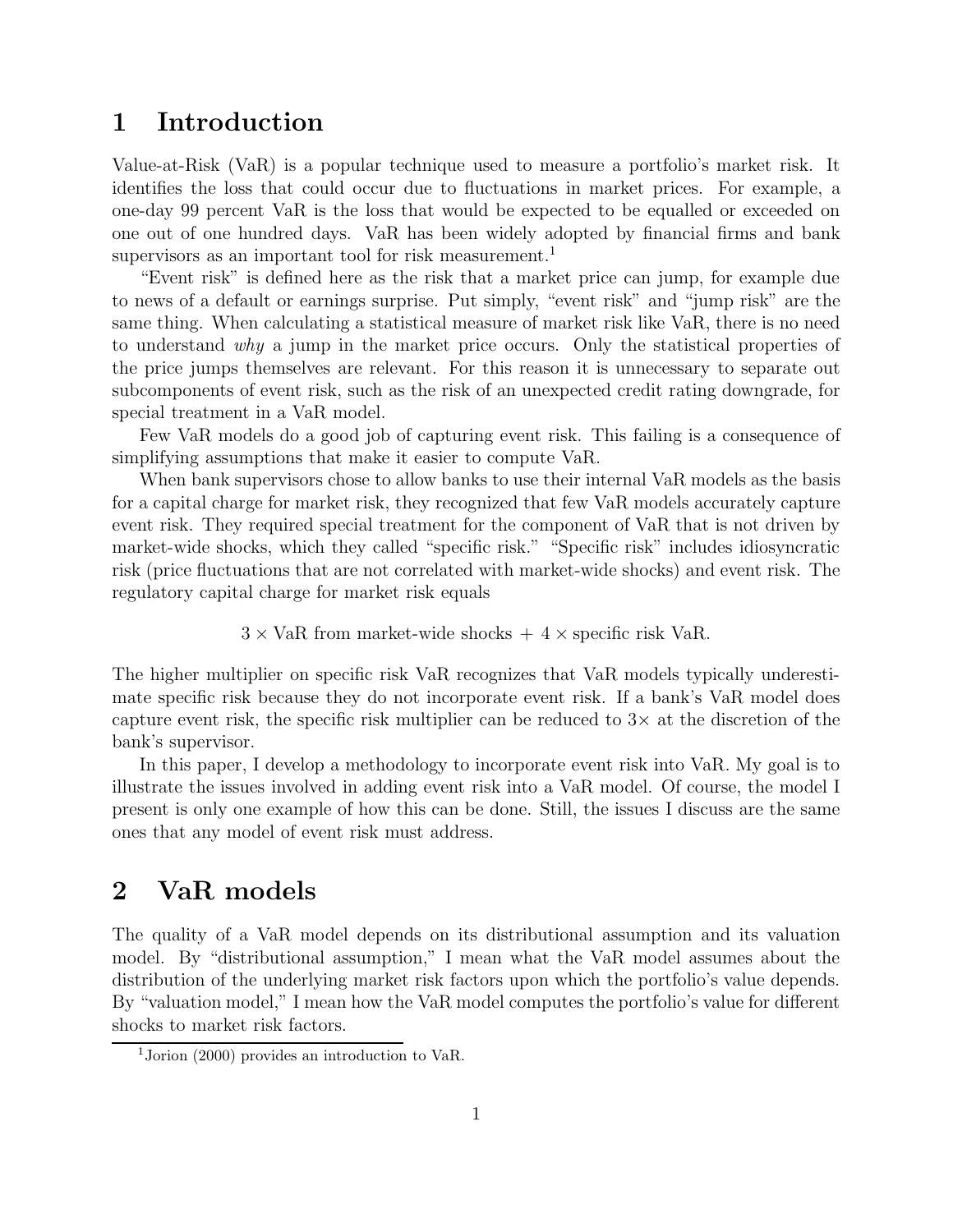A good distributional assumption is one that captures the characteristics of the actual distribution of market risk factors. Table 1 lists four common distributional assumptions in VaR models.<sup>2</sup> One important characteristic of actual data is time-varying volatility. The distributions listed in Table 1 can accommodate time-varying volatility by over-weighting data from recent history.

A second characteristic of actual market data is "fat tails." A probability distribution with "fat tails" has a greater probability mass out in the tails of the distribution, where large price moves occur, compared with the normal distribution. Some of the fat tails in actual data comes from time-varying volatility itself. However, actual market data are typically found to have fatter tails than would come from time-varying volatility alone.<sup>3</sup> To match actual market data, an additional source of fat tails is needed, such as price jumps. In other words, price jumps, event risk and fat tails are different names for the same phenomenon.<sup>4</sup> Note that, because large price jumps are rare events, event risk/fat tails must be estimated from a long data history.

Simultaneously capturing time-varying volatility and fat tails is a challenge. Most VaR models choose to do a good job capturing the former at the expense of the latter. Typically, VaR models over-weight recent data to capture time-varying volatility. This has the unwanted side effect of shortening the sample size, making it impossible to accurately capture the fat tails in the data.<sup>5</sup>

What is needed is a model that can combine time-varying volatility with event risk. The two components would necessarily be estimated with different data, with the time-varying volatility component using recent data and the event risk component using a long time series to accurately capture the risk of a rare event. In the next section, I present such a model, which I call the Jump-VaR model. The Jump-VaR model is probably the simplest model that fits the requirements to incorporate time-varying volatility with fat tails and event risk.

The Jump –VaR model focuses on the distribution the market risk factors are assumed to follow. I will not address the choice of "valuation model." I assume that an accurate approximation of each instrument's value as a function of market risk factor shocks is available.<sup>6</sup>

<sup>2</sup>Pritsker (1997) and Linsmeier and Pearson (2000) describe and compare various VaR models.

<sup>3</sup>See Bollerslev (1987) for some evidence.

<sup>4</sup>As a consequence, methods that explicitly account for fat tails, such as extreme value theory, are in principle capable of capturing event risk. However, it is unclear whether these methods can be successfully applied to multivariate VaR modelling.

<sup>&</sup>lt;sup>5</sup>Filtered historical simulation is an exception. Although it uses recent data to capture time-varying volatility, it can simulate from a long time series of historical shocks, thus allowing it to do a better job of capturing event risk than the other methods listed in Table 1.

<sup>&</sup>lt;sup>6</sup>If the portfolio in question consists of linear instruments, valuation is trivial. In general, portfolios contain non-linear instruments. One way to handle revaluation in this case is to produce a grid for each instrument, showing the change in its value as a function of the change in market risk factors. Many "front office" systems routinely produce such a grid for the value of options positions as a function of the underlying and its implied volatility. When grids are used, an accurate VaR can be computed via a grid Monte Carlo method. Pritsker (1997) demonstrates the use of a grid Monte Carlo method.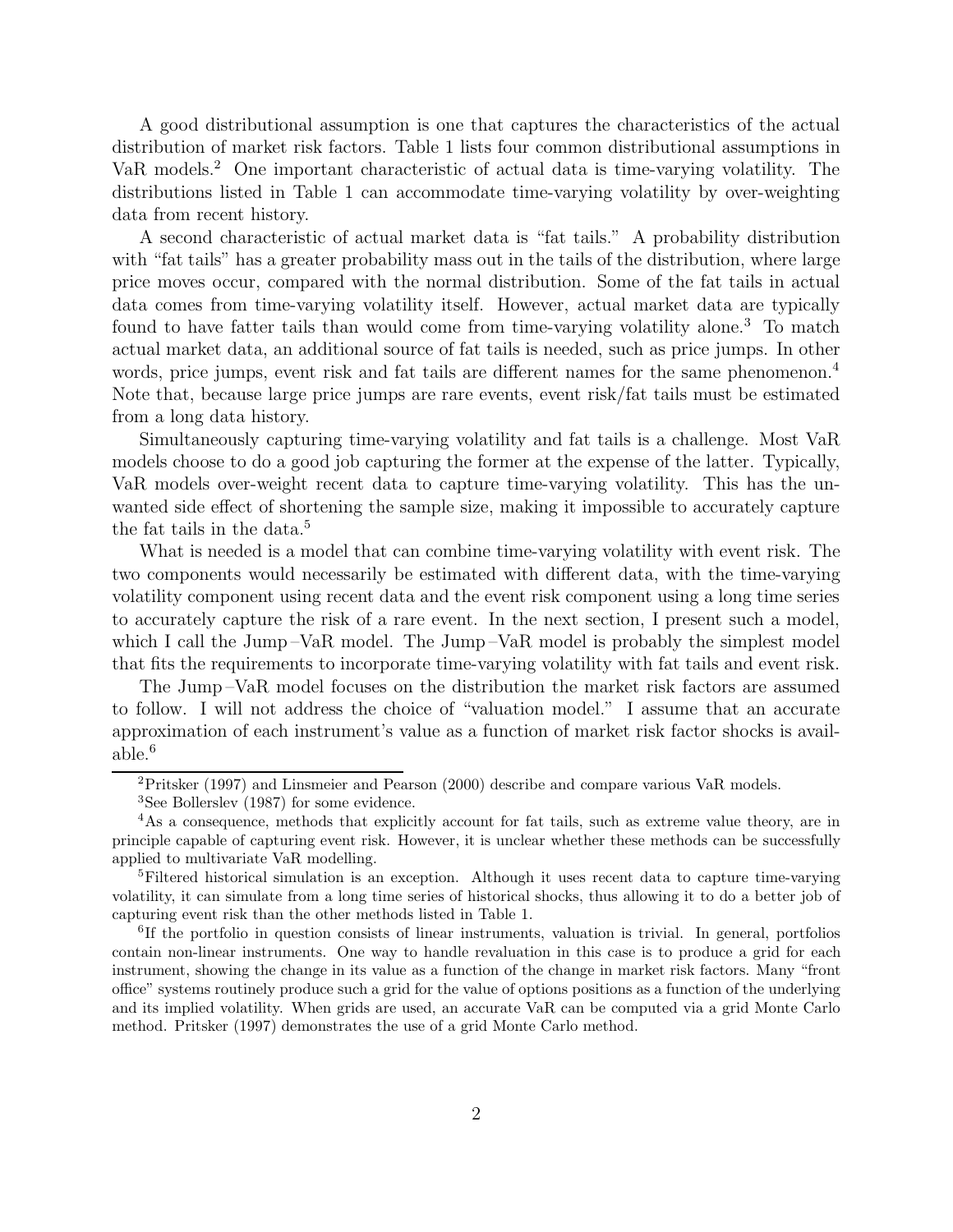# **3 The Jump –VaR model**

The Jump –VaR model is based on the assumption that shocks to market risk factors follow some probability distribution in "ordinary" times (when there are no jumps). This distribution can have time-varying volatility. Any of the distributions that are commonly assumed in a VaR model (such as those listed in Table 1) would be a good candidate.

The Jump –VaR model combines a shock drawn from the "ordinary" distribution with a "jump" shock. Each day, the jump shock can produce a jump up, a jump down, or no jump. The possibility of a jump will enable the model to capture event risk. The "ordinary" and "jump" shocks are assumed to be independent of each other.

Section 3.1 gives a simple illustration of how the Jump –VaR model incorporates price jumps to produce "fatter" tails. Sections 3.2 and 3.3 give a rigorous and complete description of the Jump –VaR model.

### **3.1 A simple illustration**

In this section of the paper, I show how the Jump-VaR model would represent the distribution of the return on a single large-cap stock on January 4, 1999.<sup>7</sup> The model assumes

stock return  $=$  "ordinary" shock  $+$  jump shock

where for this illustration the probability distribution of the jump shock is as follows:

jump shock = 
$$
\begin{cases}\n-7.5 \text{ percent} & \text{with probability } .01 \\
+7.5 \text{ percent} & \text{with probability } .01 \\
0 & \text{with probability } .98\n\end{cases}
$$

I will model the distribution of the "ordinary" shock first with the **HS** distribution from Table 1. Then I will repeat the illustration using the **VCV** distribution.<sup>8</sup>

Figure 1 shows the probability density of the stock returns for the **HS** model. Comparing Panel A of the Figure, with no jumps, and Panel B, with jumps, it is clear that adding jumps puts more of the weight of the distribution into the tails, where the jumps occur. For the **VCV** model, the probability density with and without jumps is shown in Figure 2. Comparing them, the "jump" distribution clearly has fatter tails. In both cases (**HS** and **VCV**), adding event risk to the model puts more weight out in the tails of the distribution where jumps occur. As discussed above, a lack of "fat tails" is the reason why many VaR models do not accurately capture event risk.

Another way to illustrate the effect of adding event risk to the model is to look at the VaR estimates produced by the model, with and without jumps. Table 2 shows the one-day VaR estimates for a long position in the stock. VaR is computed for four different models

<sup>7</sup>The stock is General Electric.

<sup>8</sup>In these illustrations, **HS** uses 250 days of historical returns. **VCV** uses a multivariate normal distribution with decay factor 0.94.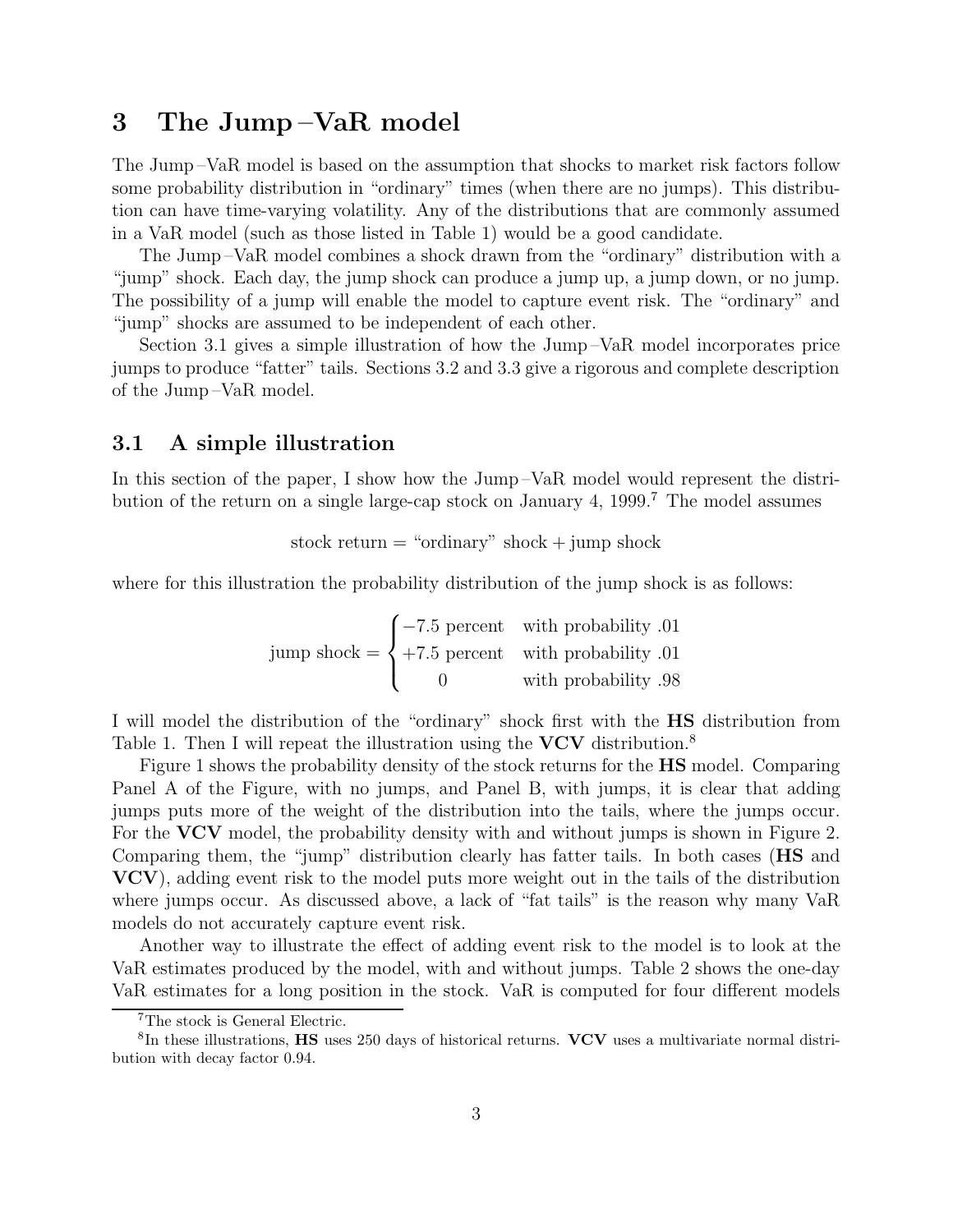(**HS** and **VCV**, with and without jumps), at both the 95 and 99 percent confidence levels. In all cases, adding jumps increases the VaR estimate. Adding jumps has only a small effect on the 95 percent VaR. For the 99 percent VaR, adding jumps increases the VaR estimates by a great deal.<sup>9</sup> It is not surprising that "fattening" the tails of the distribution by adding jumps has more impact on the estimated VaR farther out in the tails of the distribution.

The next two subsections present a detailed development of the model. A reader whose main interest is in seeing an empirical implementation of the model can skip to section 4 on page 7.

### **3.2 Univariate model**

Suppose that the market risk factor  $X$  can be written as the sum of a "ordinary" component  $X_0$  and a "jump" component  $X_J$ :

$$
X = X_0 + X_J \tag{1}
$$

where  $X_0$  has some distribution  $F_{X_0}(x)$  (to be specified later), the jump component  $X_J$  has a trinomial distribution

$$
X_J = \begin{cases} 0 & \text{with probability } 1 - p - q, \\ -D & \text{with probability } p, \\ U & \text{with probability } q, \end{cases}
$$

and  $X_0$  and  $X_J$  are independent.<sup>10</sup> Given these assumptions, X is equivalent to a mixture of three distributions:

$$
X = (1 - p - q)X_0 + pX_D + qX_U
$$
\n(2)

where  $X_D$  has the same distribution as  $X_0$  with the mean shifted by  $-D$ ,  $X_U$  has the same distribution as  $X_0$  with the mean shifted by U, and  $X_0$ ,  $X_D$ , and  $X_U$  are all independent of each other.

This distribution can obviously capture jumps, with the jump component  $X_J$ . It can capture time-varying volatility by choosing the "ordinary" distribution  $X_0$  appropriately. Note that, even if the volatility of  $X_0$  is allowed to change over time, the jump parameters  $(p,$  $q, D, U$ ) will be held constant. The infrequency of jumps makes it difficult enough to estimate an unconditional jump model; a conditional jump model would be even more difficult. The model can also capture skewness if  $D \neq U$  or  $p \neq q$ . This model is similar to models in the finance literature, such as jump diffusion models, that describe the statistical distribution of stock returns as the sum of an "ordinary" component and a "jump" component.<sup>11</sup>

<sup>9</sup>Of course, in a simple illustration like this one, there is no way to tell which of the VaR estimates in Table 2 is the most accurate.

 $10X<sub>J</sub>$  can also be interpreted as arising from the conditional distribution of three independent Poisson random variables (for no jump, jump down, and jump up) with expected values  $1-p-q$ , p, and q, conditional on the sum of the three equalling one. See Johnson, Kotz and Balakrishnan (1997, p. 32).

<sup>11</sup>For example, see Press (1967) and Ball and Torous (1983).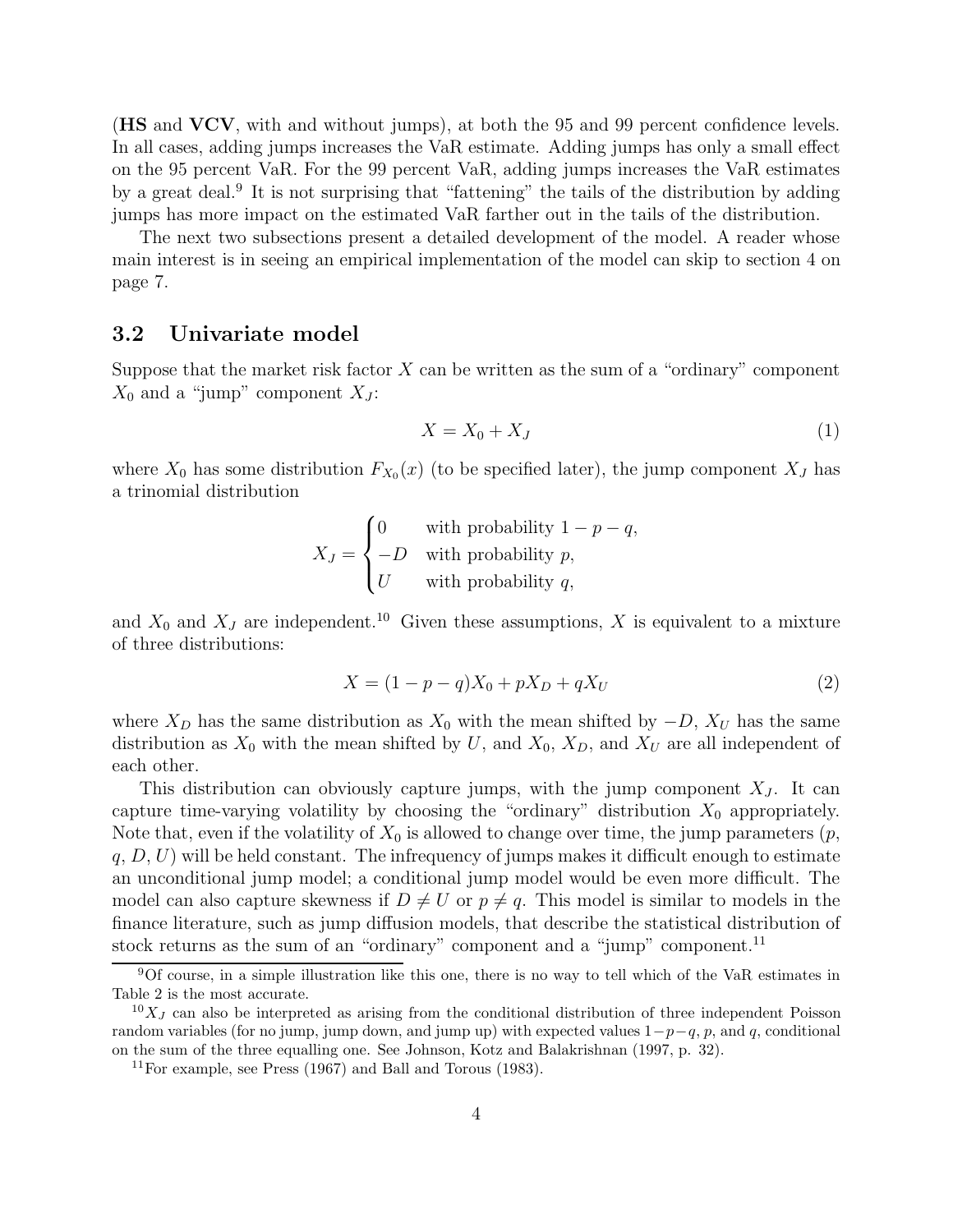To use this distribution in a VaR model, we either need to be able to draw random numbers from the distribution  $F_X$  to be used in a Monte Carlo method or to evaluate the distribution function  $F_X$  analytically. The distribution function of  $X_0$  has already been specified as  $F_{X_0}(x)$ . Write this distribution function as  $F_{X_0}(x; \mu, \psi)$  where  $\mu$  is the distribution's mean and the distribution's remaining parameters are stacked in the vector  $\psi$ . From (2), we know the distribution function of X,  $F_X(x)$ , can be written as

$$
F_X(x) = (1 - p - q)F_{X_0}(x; \mu, \psi) + pF_{X_0}(x; \mu - D, \psi) + qF_{X_0}(x; \mu + U, \psi).
$$
 (3)

As long as there is an analytic formula for  $F_{X_0}$ , there will be an analytic formula for  $F_X$ , which would make it easy to compute and invert  $F_X$  as needed to compute an analytic VaR. It would be easy to draw random numbers from the distribution  $F_X$  to compute Monte Carlo VaR using (1) directly.

### **3.3 Multivariate model**

In practice, VaR is nearly always measured in a multivariate context. In this subsection, I present the multivariate generalization of the model given above. I will now use  $X$  to refer to an  $n \times 1$  vector of market risk factors:

$$
X=(X_1 X_2 \ldots X_{n-1} X_n)'
$$

The issue of correlation is crucial to multivariate modelling of market risk factors. In a multivariate context, we care about the risk of correlated jumps. For measuring market risk, we care about correlated jumps over a short time horizon (e.g., one day or ten days). The characteristics of the portfolio will dictate the correlation assumption that is appropriate for that portfolio. Because correlation is crucial, it will be important to validate whatever correlation assumption is made.

One reasonable way of modelling the correlation of event risk is to assume that, for market risk factors related to the same event, the jumps are correlated. Otherwise, jumps in market risk factors are assumed to be independent. For example, in a convertible bond portfolio, the credit spread, equity price, and implied volatility for a single firm could be assumed to have correlated jumps. Risk arbitrage would be another portfolio where correlated jumps would be an issue.<sup>12</sup>

In the example I present in section 4 below, I measure the risk of a diversified portfolio of equities. For equities, it appears reasonable as a first approximation to model events as independent across market risk factors.<sup>13</sup> With this "zero correlation" assumption, the fundamental model for X becomes

$$
X = X_0 + \sum_{i=1}^{n} X_{J_i}
$$
 (4)

 $12$ For one treatment of correlated jumps, see Duffie and Singleton (1999).

<sup>&</sup>lt;sup>13</sup>Keep in mind that market-wide "events" should be captured in  $X_0$ . In section 4.4 I present evidence on the assumption of independent jumps.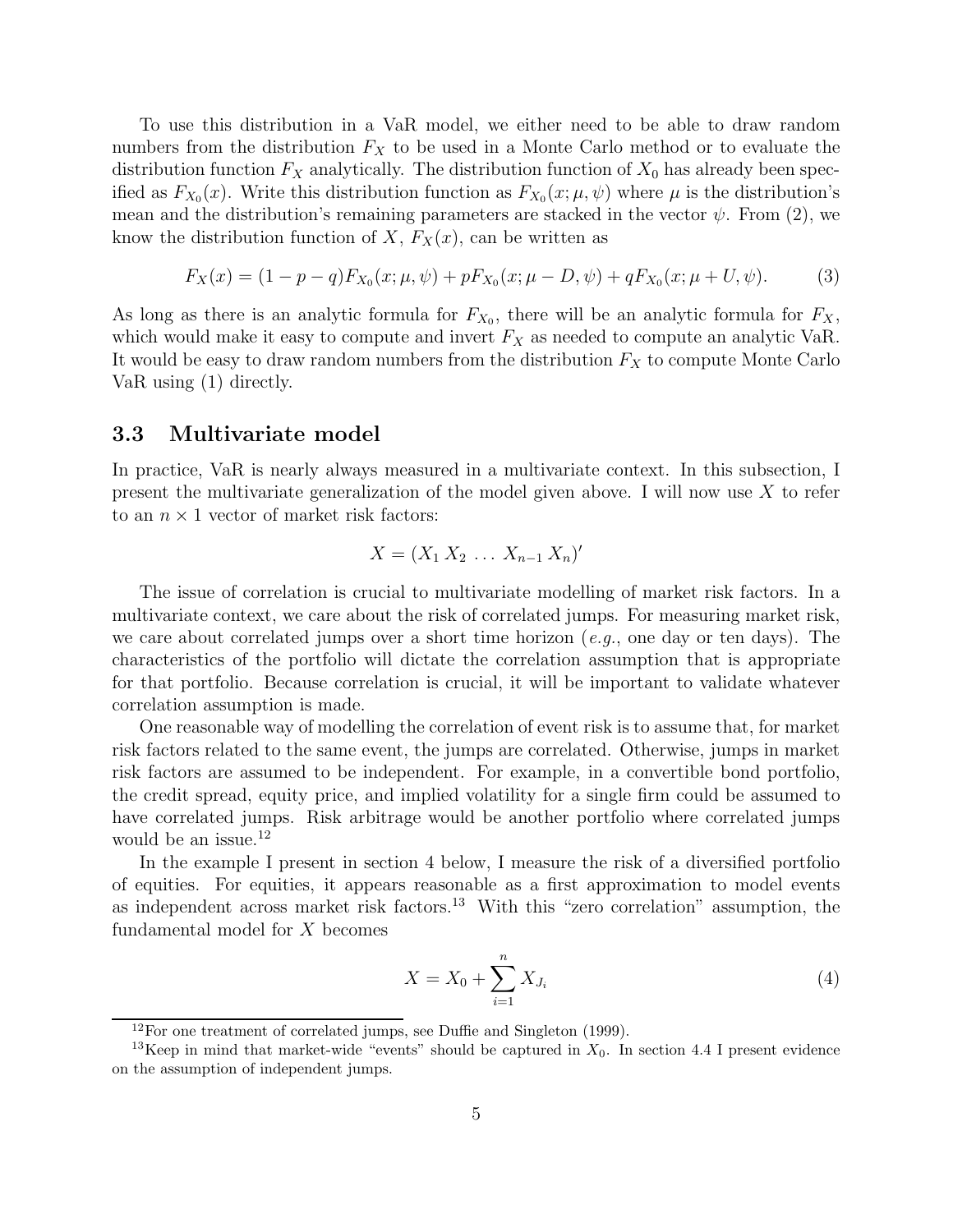where  $X_0$  has a distribution function  $F_{X_0}$ , there is a jump component associated with each risk factor

$$
X_{J_i} = \begin{cases} 0 & \text{with probability } 1 - p_i - q_i, \\ -D_i & \text{with probability } p_i, \\ U_i & \text{with probability } q_i, \end{cases}
$$

and the  $X_{J_i}$  are independent of  $X_0$  and  $X_{J_k}$  for  $i \neq k$ .

As in the univariate case, X can be viewed as a mixture. However, in the multivariate case, there are  $3^n$  components (3 possible outcomes for each of n independent trinomial random variables). This makes the mixture version of the multivariate model less appealing.<sup>14</sup> Because of this, it will almost always be easier to work directly with (4), rather than a mixture version.

However, there could be some circumstances where a mixture version of (4) is useful. If a parametric model is being used for  $X_0$ , it could be desirable to estimate the parameters of that model in a mixture model framework. (I do this in section 4 for a **VCV** model.) Some simplification is needed to reduce the number of components to a tractable number. I suggest dropping the mixture components that correspond to two or more simultaneous jumps, which according to the model are quite unlikely to occur, and reassigning their probability mass to the 2n mixture components corresponding to a single jump. This will create a mixture with  $2n + 1$  components  $(2n \text{ single-jump components} and one no-jump component).$ 

This model can be written as

$$
X = (1 - \sum_{i=1}^{n} \hat{p}_i - \sum_{i=1}^{n} \hat{q}_i) X_0 + \sum_{i=1}^{n} \hat{p}_i X_{D_i} + \sum_{i=1}^{n} \hat{q}_i X_{U_i}
$$
(5)

where the modified probabilities of the single jump states,  $\hat{p}_i$  and  $\hat{q}_i$ , are defined as

$$
\hat{p}_i = p_i \left( \prod_{j \neq i} (1 - p_j - q_j) \right) \left( \frac{1 - \prod_{j=1}^n (1 - p_j - q_j)}{\sum_{j=1}^n (p_j + q_j) \prod_{k \neq j} (1 - p_k - q_k)} \right)
$$
(6)

and

$$
\hat{q}_i = \hat{p}_i \left(\frac{q_i}{p_i}\right) \tag{7}
$$

Each modified probability is set by taking the unmodified probability (in (6), this probability is  $p_i(\prod_{j\neq i}(1-p_j-q_j))$  and inflating it by a factor (the third term in (6)) that ensures the 2n modified single-jump probabilities and the no-jump probability sum to one.

As in the univariate case,  $X_{D_i}$  has the same distribution as  $X_0$  with the mean of  $X_i$  shifted by  $-D_i$ ,  $X_{U_i}$  has the same distribution as  $X_0$  with the mean of  $X_i$  shifted by  $U_i$ , and  $X_0$ ,  $X_{D_i}$ , and  $X_{U_i}$  are independent of each other, for all i. The magnitude of the misspecification

<sup>&</sup>lt;sup>14</sup>For example, if  $n = 30$ ,  $3^n \approx 306$  trillion.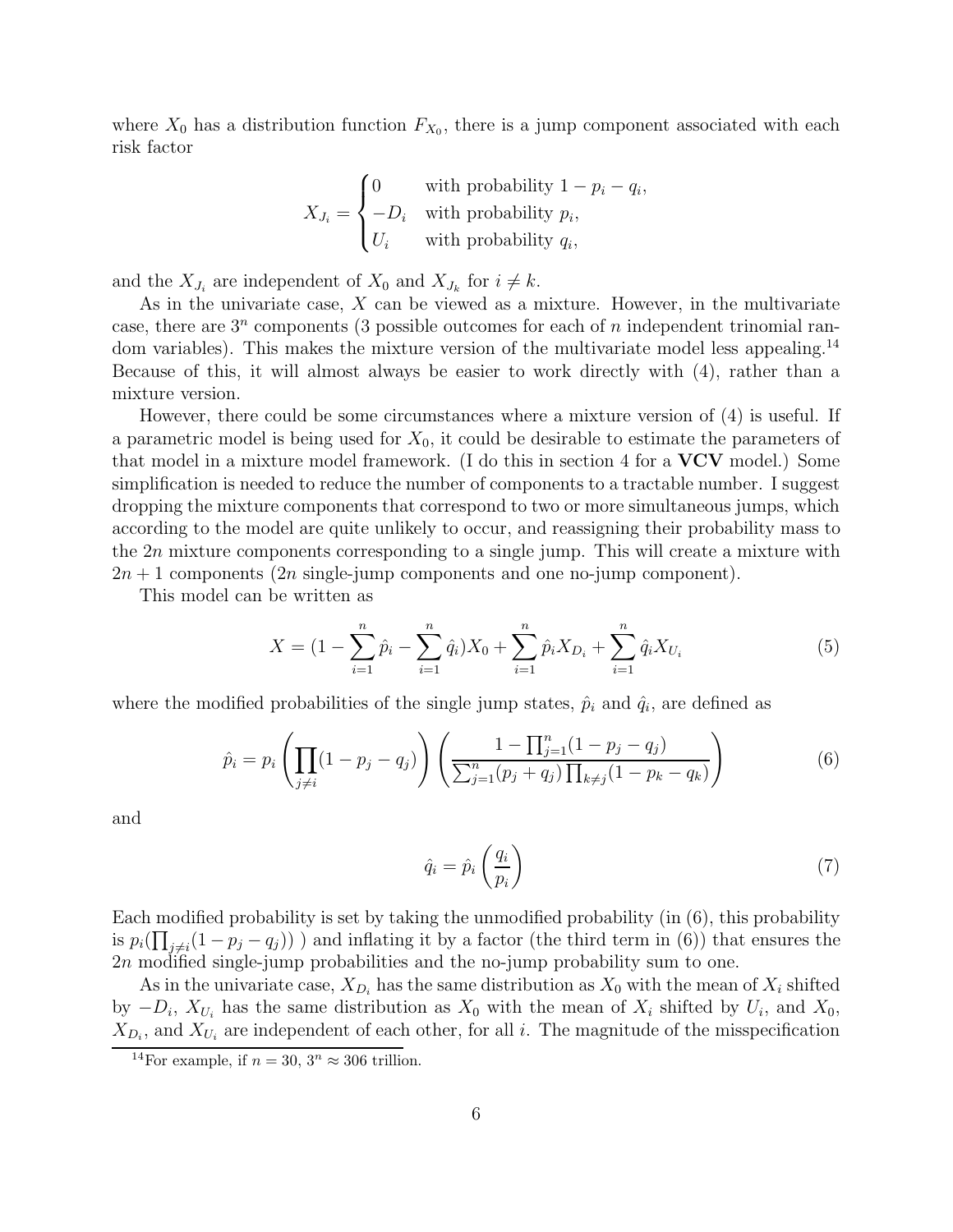error introduced by ignoring the  $3<sup>n</sup> - (2n + 1)$  outcomes with two or more jumps will be larger, the greater are  $n, p_i$  and  $q_i$ .

Again, as in the univariate case, the distribution function of  $X$  will be a function of the distribution function of  $X_0$ . In the special case of linear exposures and  $X_0$  distributed multivariate normal, VaR can be computed analytically from (5). For other, more realistic cases, analytic methods are unlikely to be feasible; Monte Carlo is the best choice of method in these cases. Random draws from the distribution of  $X$  can be made easily using (4) as long as it is possible to make random draws from the distribution of  $X_0$ . The portfolio's value for each draw of X can be computed directly, for linear instruments, or using grids for nonlinear instruments. Note that a large number of draws will be needed to ensure that the jumps are adequately captured.

### **3.4 Choosing a model for "ordinary" times**

What distribution should be chosen to capture "ordinary" fluctuations? One strength of the Jump –VaR model is that it can incorporate any model for ordinary times. The models listed in Table 1 are common in the market and can capture time-varying volatility. The methodology I present would work with any of them.

# **4 Estimating Jump –VaR for a portfolio of equities**

In this section, I use the Jump –VaR methodology to measure VaR of a portfolio of equities. The purpose of this empirical example is twofold: to help the reader understand how the Jump –VaR methodology works by walking through a detailed example, and to see whether including event risk affects the VaR estimates a lot, a little, or not at all.

The first step in using the Jump –VaR model is to estimate the model's parameters. The parameters include both the jump parameters  $(p, q, D, U)$  and any parameters of the model assumed for "ordinary" times. I will estimate the parameters using data on a large number of equities. By using a large number of equities, rather than a specific portfolio, the estimated parameters should be able to be used on any portfolio of equities. In a realworld risk management environment, the estimation step would be done infrequently. The second step is to choose a specific portfolio of equities and estimate its VaR. In a real-world situation, this step would be done frequently (daily in most banks).

To show how the Jump –VaR model can be used with any model for "ordinary" times, I will run the empirical example twice, once using historical simulation (**HS**) and once using a variance-covariance model (**VCV**) as the distribution in "ordinary" times.

### **4.1 Estimating parameters**

There are 4 jump parameters for each equity in the portfolio, or  $4n$  jump parameters in all  $(p_1, q_1, D_1, U_1,\ldots,p_n, q_n, D_n, U_n)$ . Rather than try to estimate different jump parameters for each equity, I choose to group equities into "buckets" with similar jump characteristics.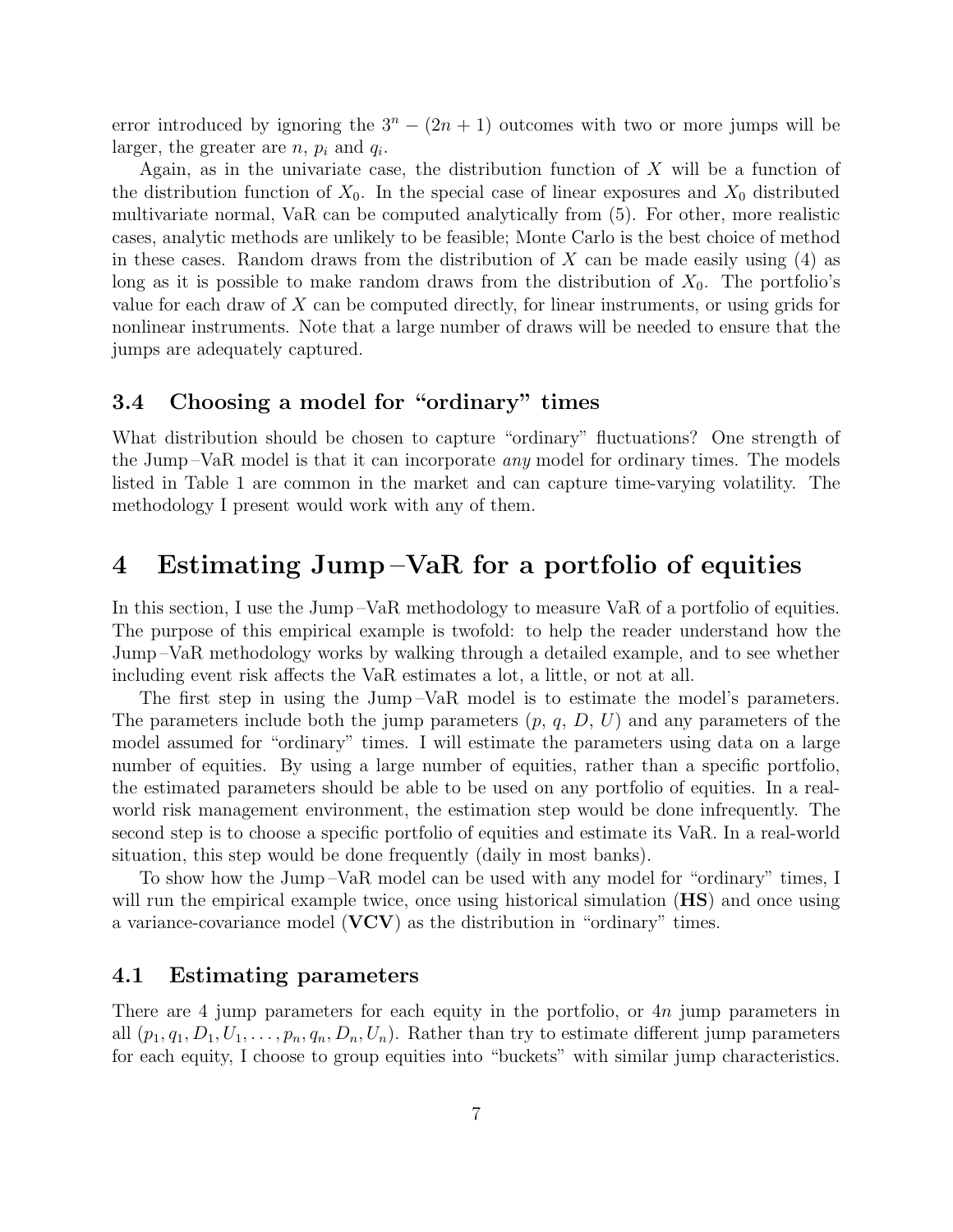Each equity's jump parameters will be those estimated for a "bucket" of equities with similar characteristics. This provides a much larger data sample for estimating the jump parameters and should result in more accurate estimated jump parameters, as long as the "buckets" are chosen appropriately.

Firm size is known to be strongly correlated with a stock's volatility. Therefore, I will use market capitalization as the characteristic determining an equity's jump parameters. I will sort firms into three size buckets—large-cap, mid-cap, and small-cap—and estimate a different set of jump parameters  $(p, q, D, U)$  for each group. I also investigated using industry as a jump characteristic, but I did not find much evidence that jumps varied by industry.

What data should be used to estimate jumps? Obviously, a lot of data is needed to estimate the probability and magnitude of jumps, because jumps are infrequent.<sup>15</sup> Fortunately, data on historical equity returns is easy to obtain.<sup>16</sup> I used daily returns from the CRSP database over 1980–99. To begin, I divided the firms in each year into three groups based on their market capitalization.<sup>17</sup> To keep the dataset size manageable, I randomly chose approximately 4,000 firm-years (approximately 1 million daily returns) from each size group to work with.

How the estimation step is done will depend on which model is being assumed for "ordinary" times. There is an important reason why: the jump parameters  $(p, q, D, U)$  cannot be estimated in isolation from the model for "ordinary" times, or double-counting will result. Double-counting, in this context, means allowing the same large price jumps to affect both the jump parameters and the distribution in "ordinary" times. Double-counting would inflate the tails of the modelled distribution and result in an over-estimate of VaR.

#### **4.1.1 Estimating parameters for historical simulation**

When **HS** is the model assumed for "ordinary" times, the only parameters to be estimated are the jump parameters. **HS** is a "nonparametric" technique; it has no parameters to estimate. The only decision is how many days of historical data to use. In my example, I use 250 days (1 year).

It is worth noting at this point that a distribution modelled by **HS** will not necessarily under-estimate the probability of large price jumps. If large price jumps are present in the data used for **HS**, they will be present in the modelled distribution as well. The problem in practice is that **HS** is typically done with too short a sample of historical data to accurately estimate the probability of jumps. For example, if the jump probability were 0.004, an **HS** VaR model that uses 250 days would only be expected to record one jump in its data sample. It would be difficult to accurately estimate the contribution of event risk to VaR using **HS**

<sup>&</sup>lt;sup>15</sup>Because I assume uncorrelated jumps for the equities in my sample portfolio, I do not have to worry about estimating correlated jumps, which could require even more data.

<sup>&</sup>lt;sup>16</sup>For other portfolios, such as high-yield debt, there may not be enough historical data available to accurately estimate a jump model.

<sup>&</sup>lt;sup>17</sup>In 1999, the lower cutoffs of the three groups were set at \$50 million, \$1 billion, and \$12 billion. Cutoffs for earlier years were set by deflating the 1999 cutoffs by changes in the S&P 500 index.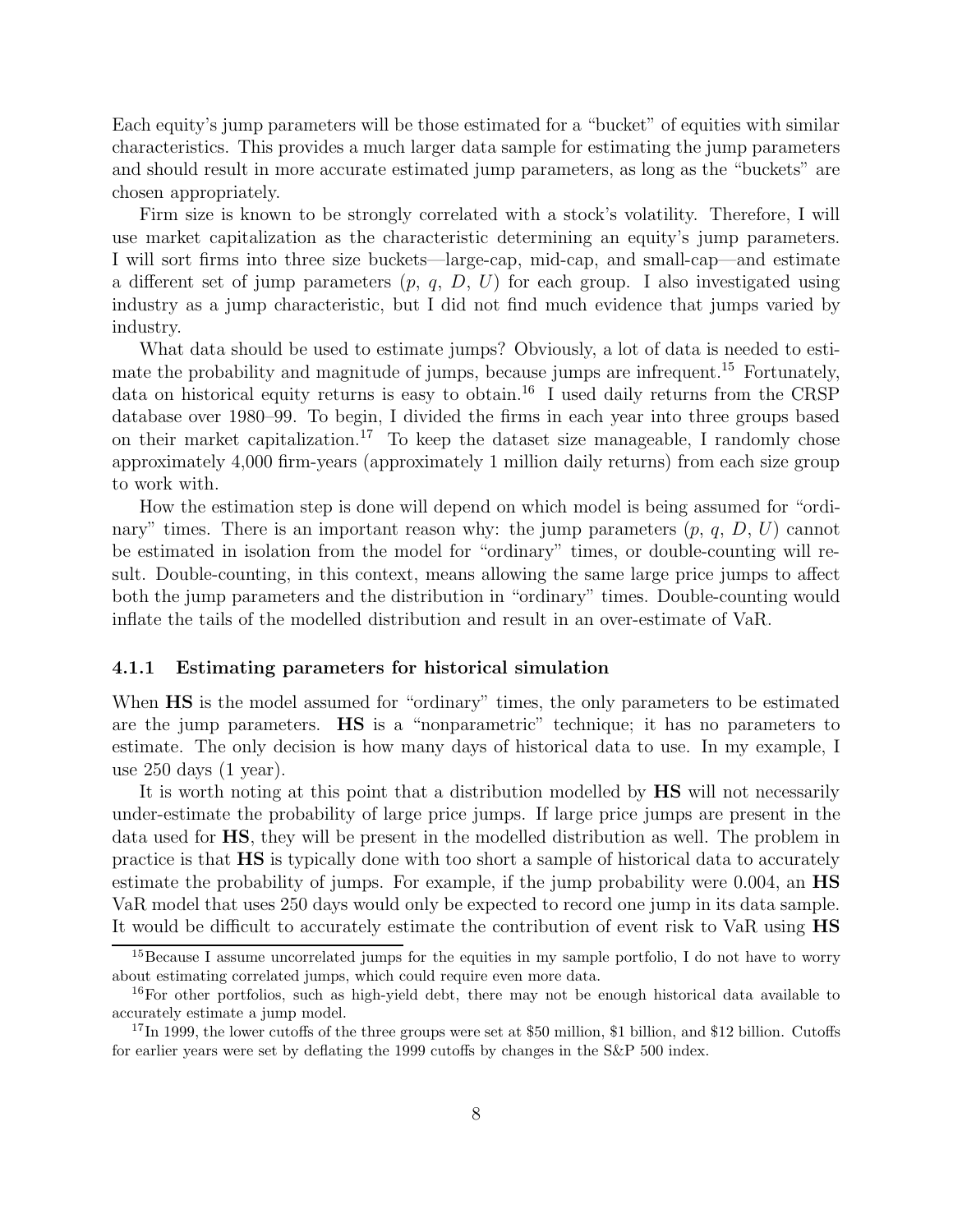alone when the expected number of jumps in the data sample is only one. The Jump –VaR model combines **HS** with a model of event risk, which should make it easier to accurately measure VaR. If **HS** VaR were computed using a large enough set of historical data, there would be no need to separately account for event risk.

I will estimate the jump probabilities in each market capitalization bucket as follows. First, divide all equity returns into three groups: down jumps, up jumps, and no jumps. I arbitrarily set the cutoff between the groups at  $\pm 4\sigma$ , where  $\sigma$  refers to the sample standard deviation of returns in this particular bucket of equities. In effect, I assume that returns in excess of  $\pm 4\sigma$  cannot come from "ordinary" times and must have a jump component. Second, estimate the jump probabilities for this bucket as the percentage of returns falling in the "down jump" and "up jump" groups. Third, estimate the jump sizes for this bucket as the mean return in the "down jump" and "up jump" groups.

The estimated jump parameters for large-cap, mid-cap,and small-cap equities are shown in Table 3. The model picks up two well-known features of the distribution of returns on individual equities: positive skewness and an inverse relationship between firm size and the magnitude of jumps (larger firms have smaller jumps). Interestingly, the model suggests that the magnitude of a jump varies more strongly than the probability of a jump as firm size changes. The table also shows the average waiting time until the next jump. Based on these waiting times, I conclude that the average stock experiences a down jump every 1.5 to 2 years, and an up jump every 0.8 to 1.5 years.

The jump parameters are estimated from data pooled over 1980–99 under the assumption that the parameters are stable over time. This assumption should be verified. To do this, I dropped all observations from 1980–89 and re-estimated the model on data from the 1990s only. The jump parameters did not change appreciably.<sup>18</sup>

Simply plugging these jump parameters into the Jump –VaR methodology under **HS** would result in double-counting. I adopt the following ad hoc approach, which will reduce the extent of double-counting. For each equity in the portfolio, calculate the jump probabilities, both up and down, in the one year of historical data used for estimating VaR in "ordinary" times (the **HS** data sample).<sup>19</sup> If the equity's "one-year jump probability" is less than the twenty-year jump probability for the appropriate bucket of equities, the **HS** data sample will not produce a "thick" enough tail for the probability distribution of the equity's returns. For these equities, "thicken" the tail by setting the equity's jump probability equal to the jump probability for the appropriate bucket in Table 3 and zero out this equity's jumps in the **HS** data sample used for "ordinary" times to avoid double-counting.

On the other hand, if the equity's one-year jump probability is greater than the twentyyear jump probability, the tail of the distribution is already "thick." In this case, set the equity's jump probability to zero and allow the jumps in the **HS** data sample to remain. By not adding jumps for such equities, double-counting can be avoided. The resulting VaR estimate will be conservative since equities with a low incidence of jumps within the **HS** data

<sup>&</sup>lt;sup>18</sup>The jump probabilities fell slightly and the jump sizes rose. The expected jump (probability times size) rose by about 10 percent.

<sup>&</sup>lt;sup>19</sup>Use the same cutoffs as described above to calculate jump probabilities.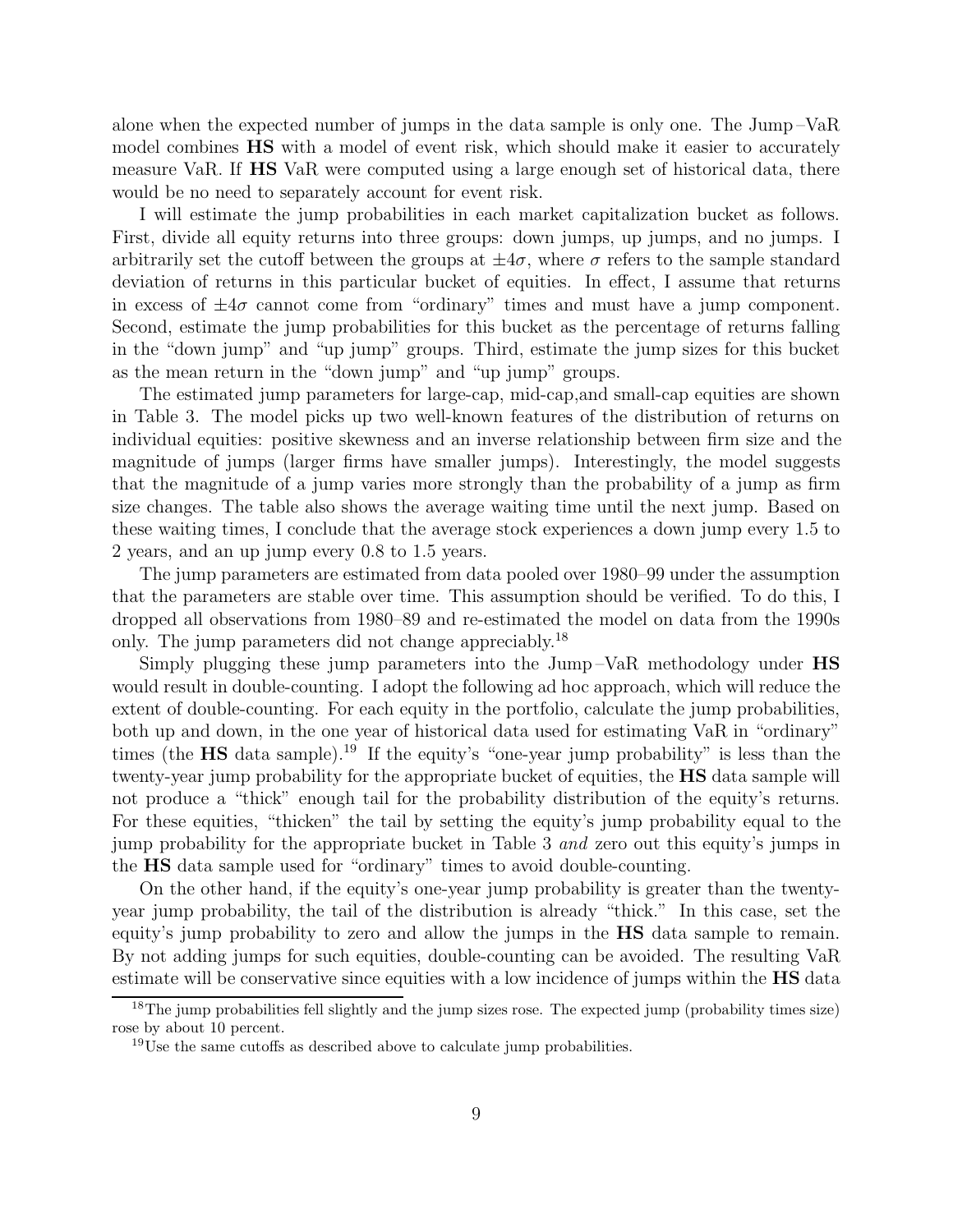sample have their tails "thickened," while equities with a high incidence of jumps within the **HS** data sample do not have their tails "thinned."

#### **4.1.2 Estimating parameters for a VCV model**

The leading statistical technique for estimating a time-varying variance-covariance matrix is multivariate GARCH modelling. There are many different multivariate GARCH models, ranging from simple models like RiskMetrics<sup>TM</sup> to very complex models.<sup>20</sup> For estimating VaR, one will typically need to work with a large number of market risk factors. This suggests a need to stick with the simplest possible GARCH models. In order to allow volatility to be mean reverting, I prefer to use the scalar GARCH model.

In a scalar GARCH model, each variance and covariance is modelled as following a  $GARCH(1,1)$  process depending on its own past squared returns and cross-products of returns, respectively. The parameters of the GARCH process are restricted to be the same for each variance and covariance.<sup>21</sup> The variance-covariance matrix,  $H_t$ , evolves according to

$$
H_t = S(1 - \alpha - \beta) + \alpha \epsilon_{t-1} \epsilon'_{t-1} + \beta H_{t-1}
$$
\n(8)

where  $S$  is the long-run variance-covariance matrix, assumed to equal the sample average variance-covariance matrix. There are two parameters to be estimated,  $\alpha$  and  $\beta$ .  $\alpha$  captures the sensitivity of each variance and covariance to yesterday's return, while  $\beta$  captures persistence.

I choose to estimate a scalar GARCH model with normally-distributed errors, rather than errors drawn from a fat-tailed distribution. I do this for two reasons. First, I am already "fattening" the tails of the distribution by adding jumps. The most common multivariate Student t distribution imposes the same degree of "fat tails" on each series. The Jump-VaR model allows each series' "fat tails" to vary according to the probability of a jump in that series. So the Jump –VaR model is more flexible at capturing jumps when the frequency of jumps varies across equities. Second, it is still common for banks to use VaR models that assume a normal distribution, so this model is a useful benchmark.

The scalar GARCH model to be estimated is

$$
X_t = H_t^{1/2} \nu_t + X_{J,t}
$$
  
\n
$$
H_t = S(1 - \alpha - \beta) + \alpha X_{t-1} X'_{t-1} + \beta H_{t-1}
$$

where  $X_t$  is a 30  $\times$  1 vector of daily equity returns,  $H_t$  is the variance-covariance matrix,  $\nu_t$  is a multivariate standard normal random vector, and the jump term  $X_{J,t}$  is the second term in (4). There are two parameters to be estimated,  $\alpha$  and  $\beta$ , in addition to the jump parameters  $p, q, D$ , and  $U$ .

I estimate this model eight times, using daily returns on eight different sets of thirty equities each over 1994–98. Because I want to identify the GARCH parameters that are

 $^{20}$ Engle and Mezrich (1996) survey multivariate GARCH models.

 $^{21}$ I adopt the suggestion of Engle and Mezrich (1996) to constrain the long-run variances and covariances to be equal to their sample analogues.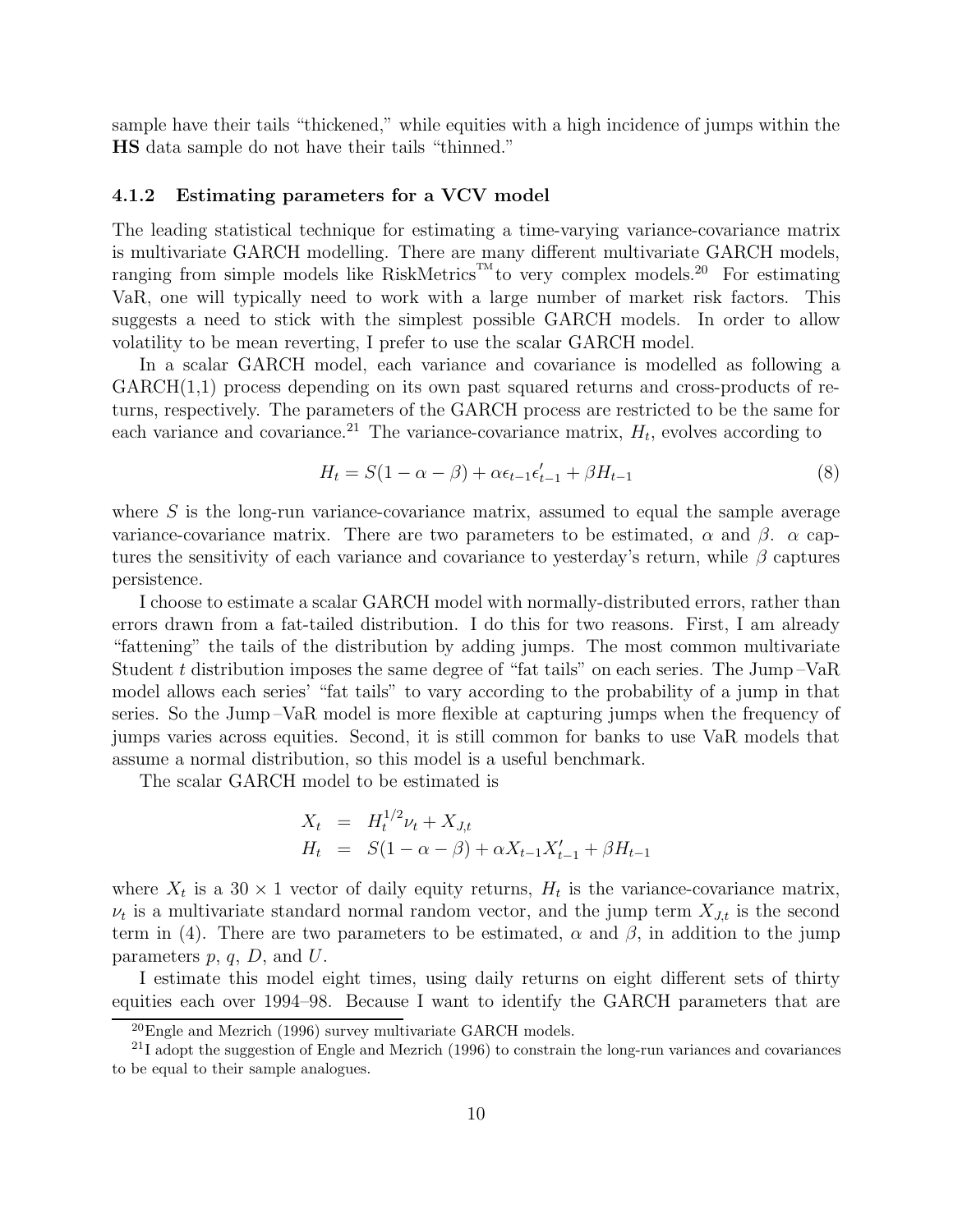applicable across the entire asset class of equities, not those that apply to a particular equity portfolio, I choose to estimate the model on eight different sets of thirty equities and take the average values of the parameters as "the" parameters to be used when estimating Valueat-Risk.<sup>22</sup>

The GARCH estimation must be done at the same time the jump parameters are estimated, to avoid double-counting. However, standard numerical optimization algorithms have a hard time estimating the jump parameters. I proceed to estimate the scalar GARCH model with jumps as follows. I begin by setting the jump parameters equal to those estimated for the **HS** model (shown in Table 3). The jump parameters vary with market capitalization as in Table 3. Next, I allow the jump probabilities to differ from those in Table 3 by a scaling parameter  $\lambda$ . That is, for each equity i,

$$
p_i = \lambda \hat{p}_i \qquad \qquad q_i = \lambda \hat{q}_i
$$

where  $\hat{p}_i$  and  $\hat{q}_i$  are the p and q from Table 3 appropriate for the firm's market capitalization. The scaling parameter  $\lambda$  is constrained to be the same for all equities. The jump sizes D and  $U$  are not changed from those in Table 3. This technique allows the jump probabilities to be estimated at the same time as the GARCH parameters to avoid double-counting. The estimation is done via maximum likelihood, and the likelihood is computed using the mixture model  $(5).^{23}$ 

I estimated the scalar GARCH model with and without jumps. Results are given in Table 4. I focus on the mean parameter estimates across the eight estimations, since these are the parameters that I will use in the **VCV** VaR estimation to follow. Looking at the GARCH parameters  $\alpha$  and  $\beta$ , they indicate that shocks to volatility are persistent ( $\beta$  is close to one), but volatility is not too sensitive to shocks to equity returns ( $\alpha$  is close to zero). The  $\alpha$  and  $\beta$  estimated with and without jumps are not that different. The mean estimate of  $\lambda$  is 0.67, implying that jump probabilities are two-thirds as large as those estimated in Table 3 for the **HS** model. The mean log-likelihood increases moving from the no-jump model to the jump model, indicating that the jump model fits the data better (as we would expect).

### **4.2 Estimating VaR**

All the work has been done to conduct a VaR estimation for a portfolio of equities. I will estimate VaR using both the **HS** and **VCV** models, with and without jumps, using 5,000 Monte Carlo draws. I will work with two different portfolios. The "long-short portfolio" has equally-sized positions in 30 equities: 15 long positions and 15 short positions. This portfolio is hedged against general market moves, so all its market risk is specific risk. (Recall that specific risk includes both idiosyncratic risk and jump risk.) The "long portfolio" has a long

<sup>22</sup>Each set of 30 equities has 10 each of large-cap, mid-cap, and small-cap stocks, as do the sample portfolios used in section 4.2 below.

<sup>&</sup>lt;sup>23</sup>The estimation was done in Gauss using the Constrained Maximum Likelihood module. The constraints on the model are  $\alpha > 0$ ,  $\beta > 0$ ,  $\alpha + \beta \leq 1$ . In the estimation,  $H_0$  (the initial estimate of the variancecovariance matrix) was set equal to the sample variance-covariance matrix. The source code for the estimation is available on request.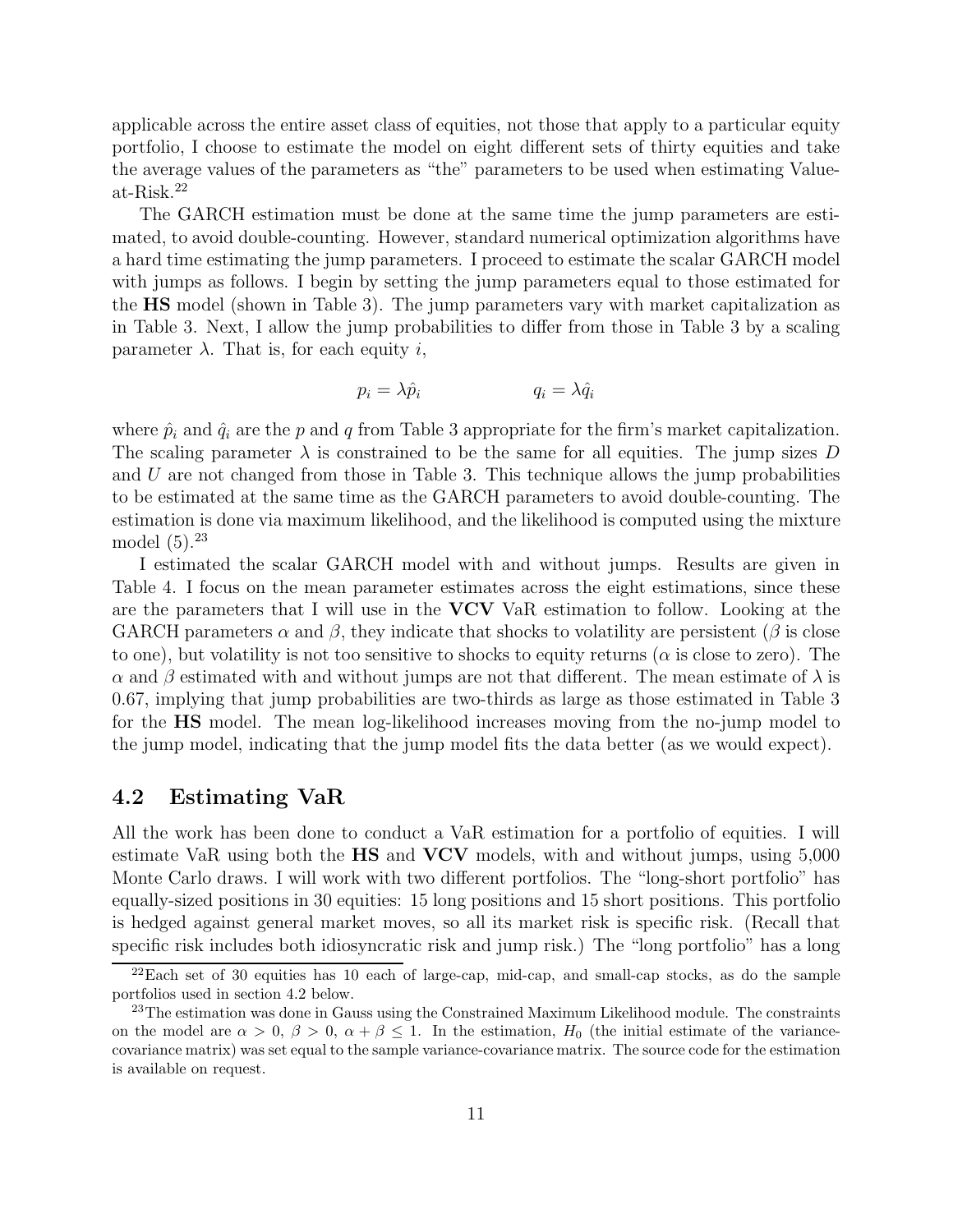position of equal value in all 30 equities; specific risk is 56 percent of total market risk for this portfolio.<sup>24</sup> Both portfolios have 10 large-cap, 10 mid-cap, and 10 small-cap equities. Since the jump and GARCH parameters were estimated over 1994–98, I will estimate VaR for the 252 trading days in 1999 to test the models' out-of-sample performance.

#### **4.2.1 VaR of the long-short portfolio**

The 99 percent one-day VaR estimates from the Jump –VaR model and the standard (nojump) VaR model estimated on the long-short portfolio are shown in Figure 3, along with the actual profit or loss  $(P/L)$  on the portfolio for each day. Panel A and Panel B of the figure show the VaR estimates using the **HS** and **VCV** models, respectively. It can be clearly seen how the Jump –VaR model results in an increase in VaR, relative to the no-jump model.

The estimated VaR results are summarized in Table 5. The first two columns of the table show the mean VaR over the 252 trading days in 1999, for both the left and right tails. The last two columns show the number of violations (days that  $P/L$  exceeded VaR). For a 99 percent VaR over 252 days, the expected number of violations in each tail is 2.52. VaR estimates are shown for both the **HS** and **VCV** models.

For each model, the first of the three rows in the table reflects the VaR estimates when no jumps are added. This is what a standard VaR model would produce. The second row adds jumps but does not correct for double-counting. The second row must be greater (in absolute value) than the first by construction, since jumps are being added to fatten the tails. The third row is the Jump –VaR model, which both adds jumps and corrects for double-counting. The third row must be less (in absolute value) than the second row by construction, since the double-counting adjustment thins the tails to avoid double-counting. The difference between the standard VaR model in the first row and the Jump –VaR model in the third row shows the full effect of incorporating jumps and correcting for double-counting.

Table 5 shows that incorporating event risk has a large effect on VaR for the long-short portfolio. The mean Jump –VaR is as much as 12 percent higher than the mean no-jump VaR. The number of violations is quite high for the no-jump VaR and much lower (and close to the expected number) for Jump –VaR. Still, neither the no-jump model or the Jump –VaR model would be rejected in a formal, statistical sense.<sup>25</sup>

#### **4.2.2 VaR of the long portfolio**

The VaR estimates and  $P/L$  for the long portfolio are shown in Figure 4, which follows the same format as Figure 3. Comparing the two figures, it is clear that the differences between the no-jump VaR and the Jump –VaR are much smaller for the long portfolio than for the long-short portfolio.

<sup>&</sup>lt;sup>24</sup>The fraction of total market risk that is specific risk is estimated as  $(1 - R^2)$  from a regression of the long portfolio's one-day P&L on the one-day return of the S&P 500 index. The regression is run over the 252 trading days in 1999.

 $^{25}$ For a sample of 252 days, the simple statistical test of a VaR model based on the number of violations (a binomial test) will reject the model when the number of violations is seven or greater. See Kupiec (1996, Table 5).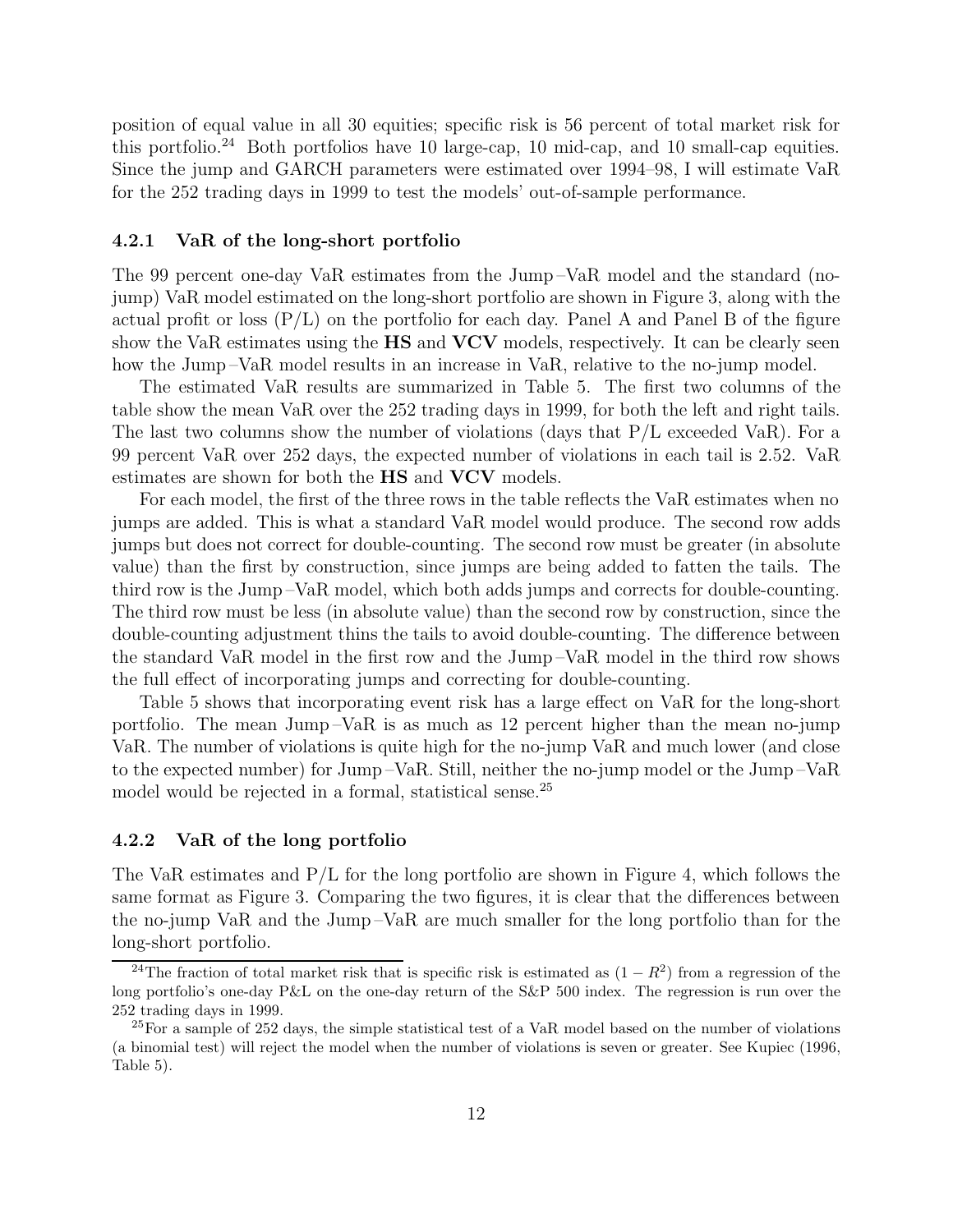The 99 percent one-day VaR estimates on the long portfolio are summarized in Table 6, which follows the same format as Table 5. As was clear from the figures, for this portfolio, incorporating event risk makes only a small difference to the estimate of VaR. This illustrates the point that the importance of event risk to VaR can vary greatly according to the nature of the portfolio whose risk is being measured.

#### **4.2.3 Comparing no-jump VaR and Jump –VaR**

Tables 5 and 6 allow one to compare the mean VaR estimates for the 252 trading days in 1999. However, as is clear from Figures 3 and 4, on some of the days in 1999 the difference between the no-jump and Jump –VaR models was much larger than the average difference shown in the tables. If we are interested in the answer to the question "How bad can a no-jump VaR estimate be?", we should look at the maximum difference between the two models, not the average difference.

Table 7 shows both the mean and maximum difference in VaR between the no-jump model and the Jump –VaR model. Three points are obvious from the table. First, the maximum differences between the two models are much larger than the average differences. For the long-short portfolio, on at least one day in 1999, the Jump –VaR model produced a 44 percent larger right-tail VaR estimate than the no-jump model. Second, although the mean differences in VaR are similar for the **HS** and **VCV** models, the same cannot be said of the maximum differences in VaR. The **HS** model appears to be more erratic than the **VCV** model when looking at the maximum difference in VaR.<sup>26</sup> Third, contrary to what Table 6 suggested, incorporating jumps does make a difference for the long portfolio, at least for the **HS** model. On one day in 1999, the Jump –VaR estimate for the long portfolio was 24–26 percent larger than the no-jump VaR estimate.

Another way to compare no-jump VaR and Jump –VaR is to determine what the coverage level of the no-jump VaR model would be, if the Jump –VaR model were true. The coverage level is defined as the probability of a day's  $P/L$  exceeding VaR, assuming a particular probability distribution for  $P/L$ . For an P percent VaR estimate based on the true distribution of P/L, the coverage level would be  $1 - P$  percent. I note that the coverage level and the rate of VaR violations, discussed above, both measure how much probability mass is present in the tail of the  $P/L$  distribution in excess of VaR. The coverage level uses a model-based probability distribution while the rate of VaR violations uses an empirical probability distribution based on actual P/L data.

Table 8 presents the coverage level of the no-jump VaR model, under the assumption that the Jump –VaR model is true. While the Jump –VaR model is not literally true, it is likely to be closer to the truth than the no-jump model. In the case of the **VCV** model, the Jump –VaR model is closer to the truth than the no-jump model in the sense of having a higher log-likelihood (see Table 4). In the case of the **HS** model, the difference between the no-jump model and the Jump –VaR model will depend on whether the particular **HS** data sample is one where the rate of price jumps is close to its long-run value or not.

<sup>26</sup>The volatile nature of the **HS** VaR estimates is also evident in Figure 3. Pritsker (2001) discusses some of the drawbacks of the **HS** method.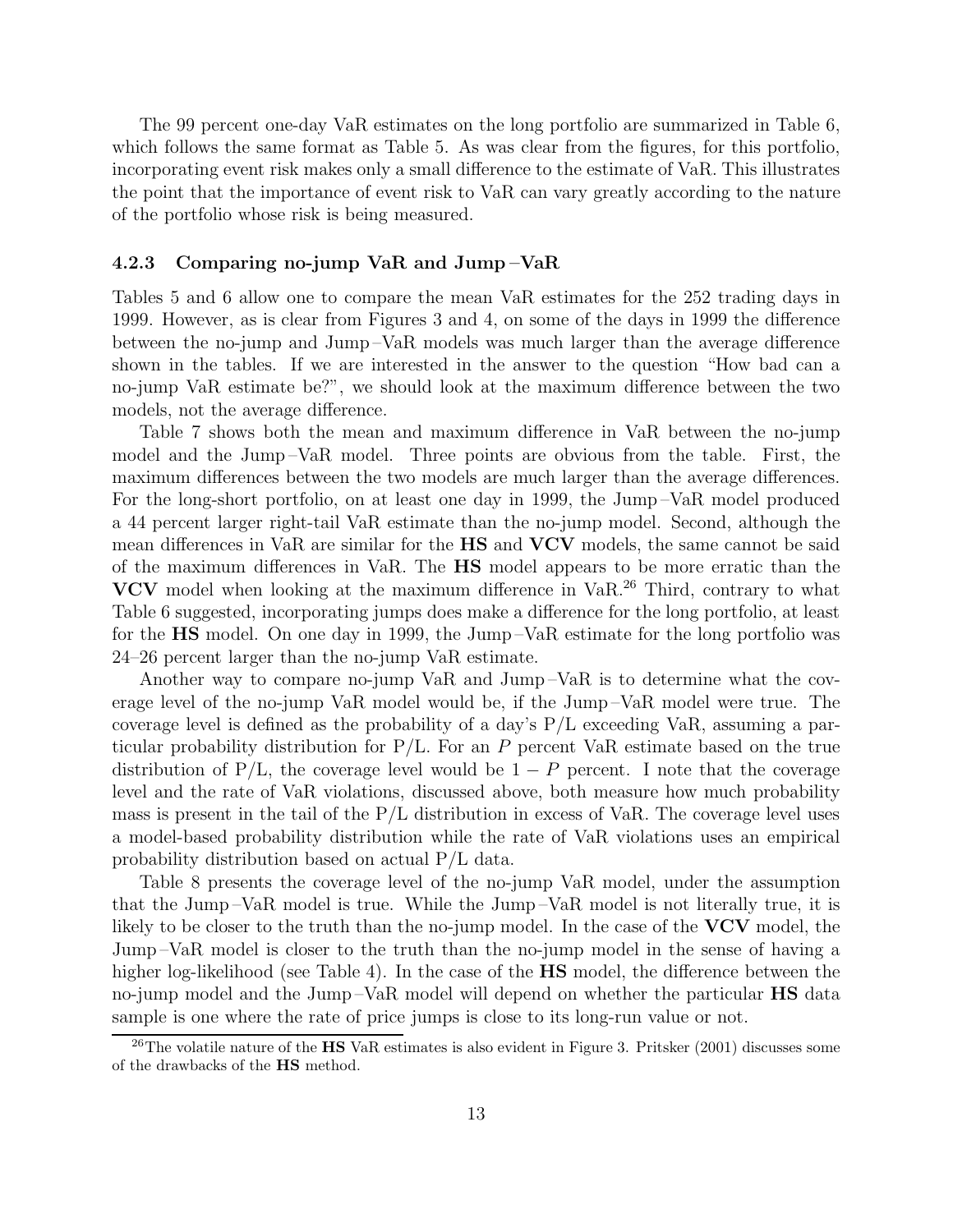The results in Table 8 suggest that, for the long-short portfolio, when the no-jump **VCV** model aims at producing a 99 percent VaR, it actually produces a 98.4 percent VaR on average. On its worst day (in terms of coverage level), it produces a 97.8 percent VaR. For the **HS** model, the left-tail no-jump VaR appears to be too low, producing 98.6 percent coverage, while the right-tail no-jump VaR appears to produce accurate coverage. For the long portfolio, as noted above, there are only small differences on average between the nojump VaR and Jump –VaR.

### **4.3 Estimating ten-day VaR**

The VaR estimates presented above were all for a one-day horizon. A ten-day horizon may also be of interest, since a ten-day horizon is the basis for the regulatory capital requirement for market risk. To estimate ten-day VaR, I again use 5,000 Monte Carlo draws. For each Monte Carlo draw, ten one-day returns are drawn and are then compounded to produce a single ten-day return. For the **VCV** model, the variance-covariance matrix used to draw the second (and subsequent) one-day returns for each Monte Carlo draw is updated in the usual way (following equation (8)) using the preceding one-day return(s) for that Monte Carlo draw.

The ten-day VaR estimates are shown for the long-short portfolio in Table 9 and for the long portfolio in Table 10. Since the importance of correcting for double-counting has already been demonstrated for the one-day VaR estimates, the Jump –VaR estimates in Table 9 and Table 10 are all corrected for double counting.<sup>27</sup>

Overall, the ten-day VaR estimates tell the same story as the one-day VaR estimates. Just as for the one-day VaR estimates, the mean ten-day VaR estimates for the long-short portfolio increase by up to 14 percent when event risk is taken into account. For the long portfolio, estimated VaR changes little when jumps are added. In two of the four cases dealing with the long portfolio in Table 10, VaR actually declines slightly when jumps are added. For the long portfolio, jumps appear to affect the right-tail VaR more than the lefttail VaR. This reflects the well-known positive skewness of returns on individual stocks.<sup>28</sup>

Tables 9 and 10 also show the number of VaR violations. The number of violations is computed for the 25 non-overlapping ten-day intervals during 1999. Since there are only 25 observations, the expected number of violations for a 99 percent VaR is 0.25. Thus it is not surprising that there were, in fact, no violations during these 25 ten-day intervals.

# **4.4 Robustness of the VaR estimates**

I have implemented the Jump –VaR model for equities assuming that jumps are independent across firms. If this assumption does not hold in actual data, the tails of the distribution of

<sup>&</sup>lt;sup>27</sup>Under a normal distribution, the ratio of ten-day VaR to one-day VaR would equal  $\sqrt{10}$ , or 3.16. Comparing Tables 5 and 6 to Tables 9 and 10, these ratios range from just below 3 for the left-tail VaRs to around 3.25 for the right-tail VaRs.

<sup>28</sup>See Duffee (1995) for evidence.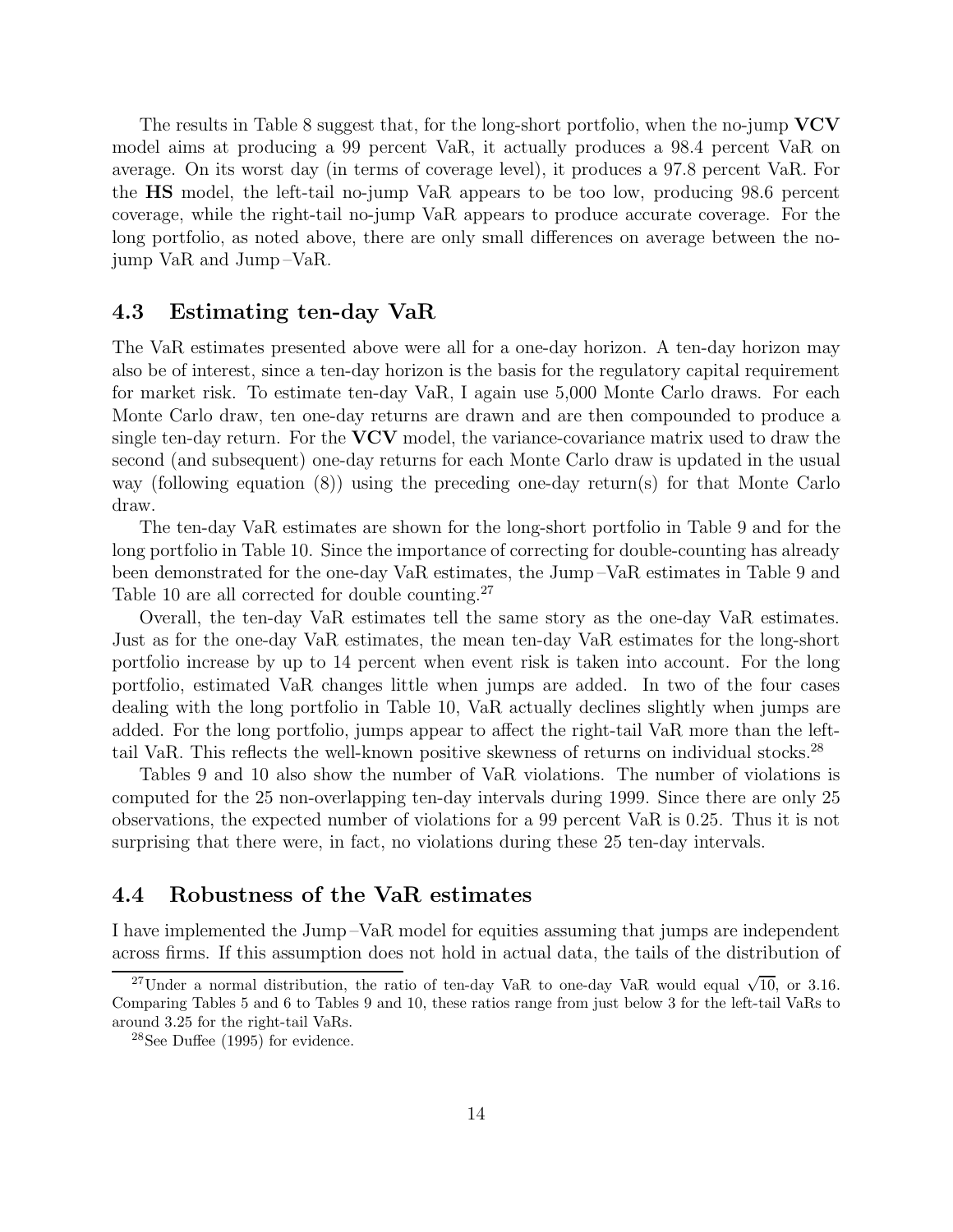portfolio value will not be "thick" enough, because the likelihood of simultaneous jumps is underestimated. As a result, VaR could be underestimated.

I take the following approach to check this assumption. For a randomly chosen group of stocks, I count the number of jumps per day for each day in 1998 and 1999. I compare this distribution with the distribution implied under the independent jump hypothesis. If these two distributions are different, the hypothesis of independent jumps can be rejected.

I create a sample of 90 stocks by choosing 30 stocks with complete daily return histories over 1998–99 at random from each size group (large cap, mid cap, small cap). For each stock, each day's return is coded as either a jump or no jump for each of the 504 days in 1998-99. The jump thresholds for each size group are set as in section 4.1.1 above. On each day, I count the number of stocks that jumped (either up or down). The columns of Table 11 under the "Actual" heading show the tabulation of these counts.

Let the random variable  $J$  denote the number of jumps among  $N$  stocks, and let  $J_i$  be a Bernoulli random variable that takes the value one if there is a jump (up or down) in stock  $i$ , and zero if there is no jump. By definition,

$$
J = \sum_{i=1}^{N} J_i.
$$

Under the Jump-VaR model, the probability of a jump (up or down) is

$$
Pr{J_i = 1} = p_i + q_i.
$$

J follows a multinomial distribution with possible outcomes  $0, 1, 2, \ldots, N$ . Because the probabilities of individual stock jumps are different (they depend on market capitalization) and  $N$  is large, the probabilities of each outcome for  $J$  (under the null hypothesis of independent jumps) are non-trivial to compute. I use the formulae from Percus and Percus (1985, p. 624) for  $Pr{J = j}$  for  $j = 0, 1, 2, 3, 4.29$  These theoretical probabilities are shown in Table 11 in the columns headed "Theoretical".

It is clear from Table 11 that the actual and theoretical distributions are different. The two distributions have roughly the same number of 1-jump days, but the actual data has many more days with more than 1 jump. This pattern is what one would expect if individual firms' jumps were modelled correctly, but correlated jumps were underestimated in the theoretical distribution. Some of the disparity between the two distributions may be due to market-wide jumps that the Jump –VaR model is not designed to capture. However, market-wide jumps cannot be the only reason for the disparity, since they would mostly affect the "5 or more jumps" category, while the disparity is evident in the 2, 3, and 4 jump categories also. The usual statistical tests of goodness-of-fit easily reject the hypothesis that the actual data follow the theoretical distribution assuming independent jumps.<sup>30</sup>

As a consequence, the VaR estimates for the Jump –VaR model presented above, which were in some cases quite a bit larger than the no-jump VaR estimates, could still be too

 $^{29}$ An approximation to the distribution of J could be computed using the Poisson approximation to the binomial distribution. This approximation would be very close as the jump probabilities are close to zero.

 $30$ Both Pearson's  $\chi^2$  test and a Kolmogorov-Smirnov test easily reject at the 1 percent level.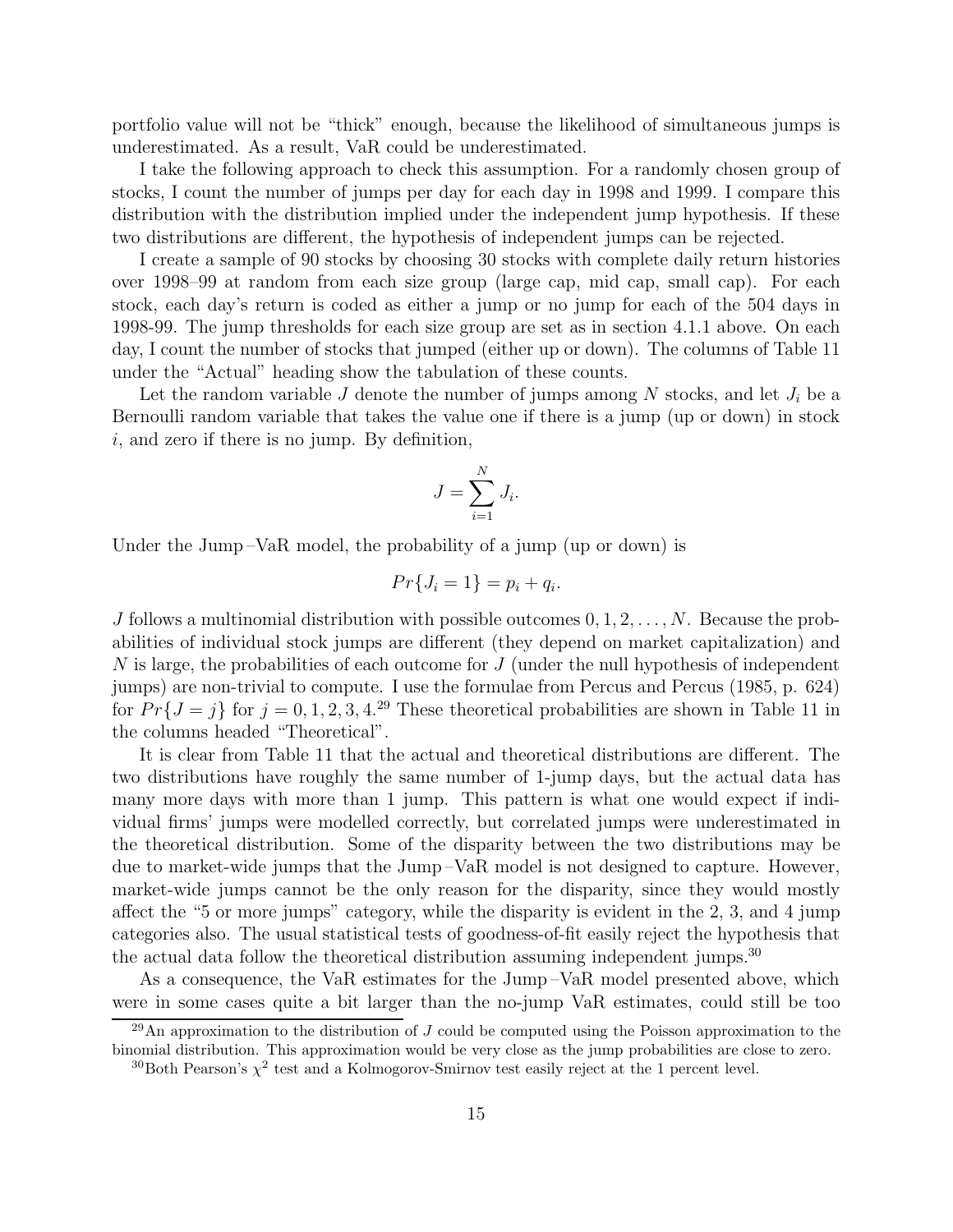small. In order to understand how important correlated jumps in equities are for capturing event risk in VaR, additional research into modelling correlated jumps is needed.

# **5 Jump –VaR and market risk capital**

Since bank supervisors use VaR as the basis for the regulatory capital charge for market risk, moving from a standard (no-jump) VaR model to a Jump –VaR model would affect a bank's regulatory capital.<sup>31</sup> The market risk capital charge is equal to

 $3 \times \text{VaR}$  from market-wide shocks  $+ m \times \text{specific risk VaR}$ 

where  $m$  is the specific risk multiplier, equal to 4 if the VaR model does not capture event risk and 3 if it does. When moving from a standard (no-jump) VaR model to a Jump –VaR model, regulatory capital could rise or fall, since specific risk VaR would increase and the specific risk multiplier m would decline from 4 to 3.

Whether regulatory capital would rise or fall in any particular case would depend on the magnitude of the increase in VaR and the fraction of total VaR attributed to specific risk. Let regulatory capital be denoted by  $K$ , total VaR by  $V$ , and the fraction of VaR stemming from specific risk as f. Let subscripts " $NJ$ " and " $J$ " denote the no-jump VaR and Jump-VaR, respectively. Using this notation and the formula for the market risk capital charge given in the previous paragraph, the capital charge using the no-jump VaR model is

$$
K_{NJ} = 3(1 - f)V_{NJ} + 4fV_{NJ}
$$
\n(9)

and the capital charge using the Jump –VaR model is

$$
K_J = 3V_J \tag{10}
$$

Combining (9) and (10), it can be shown that regulatory capital will fall  $(K_J < K_{NJ})$  if and only if the percentage increase in VaR  $(\frac{V_J-V_{NJ}}{V_{NJ}})$  is less than  $f/3$ .<sup>32</sup>

For both of the example portfolios considered in this paper, regulatory capital for market risk would fall when moving from a standard (no-jump) VaR model to the Jump –VaR model. For the long-short portfolio, the percentage increase in VaR is never greater than 12 percent, while  $f/3$  is 33 percent (since  $f = 1$ ). For the long portfolio, the percentage increase in VaR is never greater than 4 percent, while  $f/3$  is 19 percent (since  $f = 0.56$ ). The conclusion that regulatory capital falls is, of course, specific to these two portfolios.

$$
K_J < K_{NJ} \n3V_J < 3(1-f)V_{NJ} + 4fV_{NJ} \n3(V_J - V_{NJ}) < fV_{NJ} \n\frac{V_J - V_{NJ}}{V_{NJ}} < \frac{f}{3}
$$

 ${}^{31}$ Regulatory capital is based on the ten-day VaR.

 $32 \text{Using } (9) \text{ and } (10),$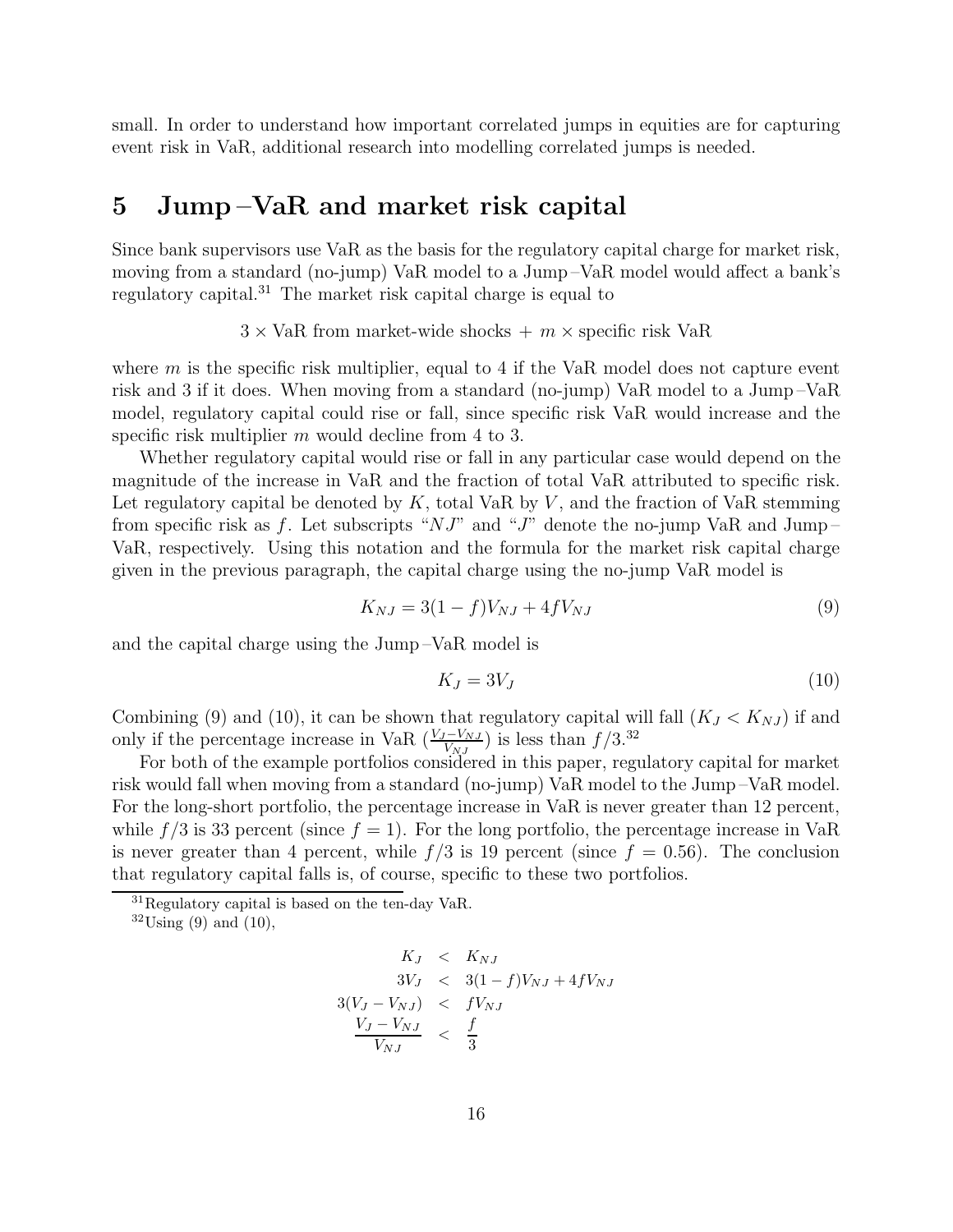# **6 Conclusions**

The goal of this paper is to illustrate the issues involved in adding event risk to VaR. In considering the nature of event risk and how to incorporate it into a VaR model, I have made several observations:

- event risk, jump risk, and fat tails are different names for the same phenomenon;
- to accurately measure event risk, a model must accurately measure the fat tails that are present in real financial data;
- a long data sample is needed to accurately capture the fat tails in financial data;
- a model's distributional assumption must be able to accommodate fat tails.

I presented the Jump –VaR model as a demonstration of one way to deal with these issues. It combines a standard VaR model for "ordinary" times with a simple model of price jumps. The effect is to fatten the tails of the distribution of returns and thereby capture event risk. The jump component can be estimated on a long data sample, even if the standard VaR model is not.

Some issues arose in the implementation of the Jump –VaR model that would have to be addressed in any model of event risk:

- correlation of jumps is a crucial issue that will have to be addressed on a portfolio-byportfolio basis;
- jumps can be estimated for a "basket" of similar securities, rather than for an individual security, to increase the effective size of the data sample;
- double-counting of jumps (i.e., including jumps in the standard VaR model as well as in the jump component) should be avoided;

I ran the Jump –VaR model on two equity portfolios, using both a historical simulation model and a variance-coavriance model as the standard VaR model for "ordinary" times. The results illustrated that the Jump –VaR model does thicken the tails of the distribution to account for event risk, thereby increasing VaR. In some cases, the increase in VaR was substantial. As expected, the increase in VaR was greater when the portfolio's exposure to specific risk was greater. For regulatory capital purposes, the increase in VaR would have been outweighed by the decline in the specific risk multiplier from 4 to 3, reducing the regulatory capital charge for market risk. It should be stressed that this final conclusion is specific to these two portfolios and would not necessarily carry over to other portfolios.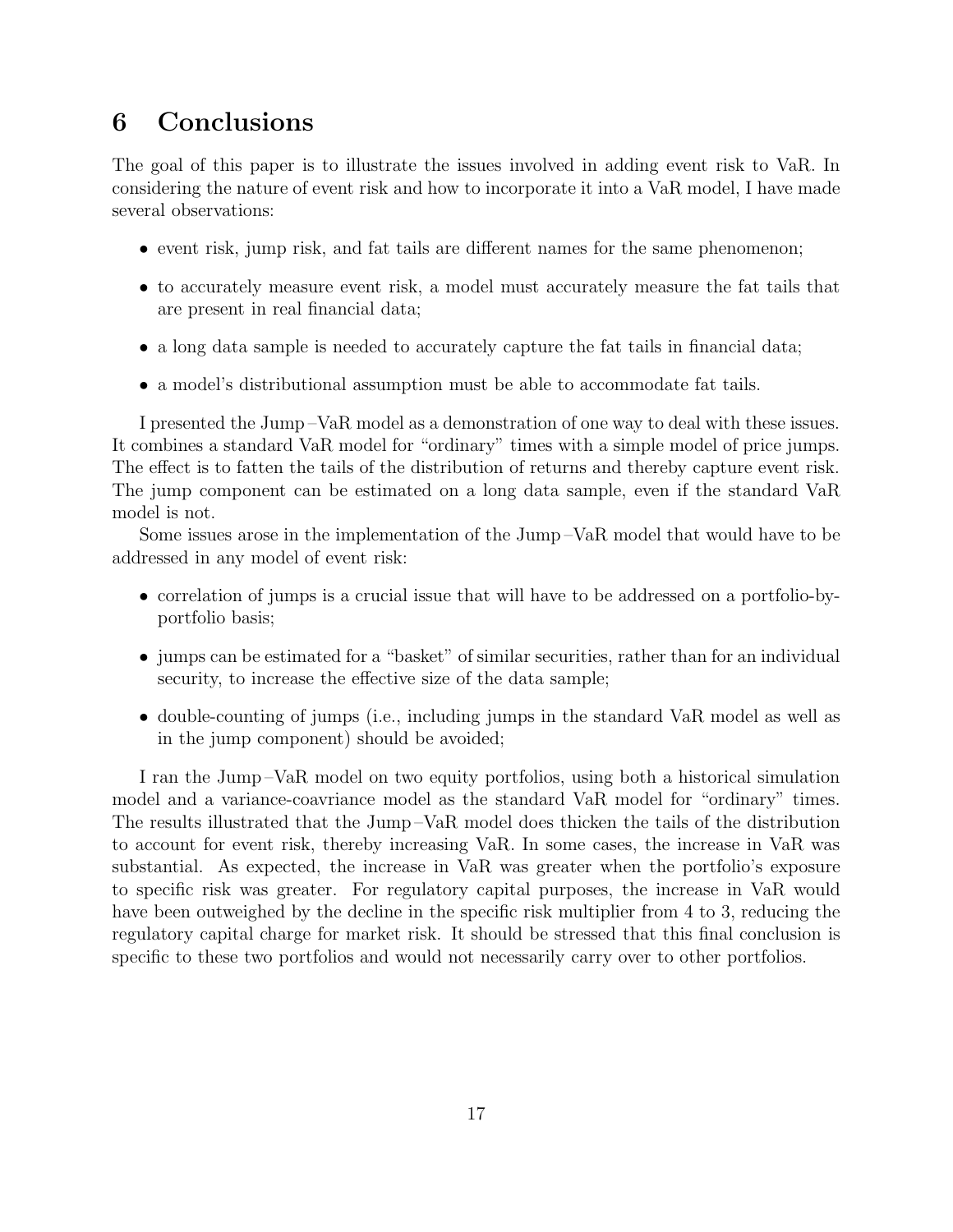# **References**

- Ball, Clifford A. and Walter N. Torous, 1983. A simplified jump process for common stock returns. Journal of Financial and Quantitative Analysis 18:1 (March), 53–65.
- Barone-Adesi, Giovanni, Kostas Giannopoulos, and Les Vosper, 1999. VaR without correlations for portfolios of derivative securities. Journal of Futures Markets 19:5 (August), 583–602.
- Bollerslev, Tim, 1987. A conditionally heteroskedastic time series model for speculative prices and rates of return. Review of Economics and Statistics 69:3 (August), 542–547.
- Boudoukh, Jacob, Matthew Richardson, and Robert Whitelaw, 1998. The best of both worlds. Risk (May).
- Duffee, Gregory R., 1995. Stock returns and volatility: A firm-level analysis. *Journal of* Financial Economics 37:3 (March), 399–420.
- Duffie, Darrell and Kenneth Singleton, 1999. Simulating correlated defaults. Working paper, Stanford Graduate School of Business.
- Engle, Robert and Joseph Mezrich, 1996. GARCH for groups. Risk (August), 36–40.
- Johnson, Norman L., Samuel Kotz and N. Balakrishnan, 1997. Discrete Multivariate Distributions. John Wiley and Sons.
- Jorion, Philippe, 2000. Value at Risk: The New Benchmark for Managing Financial Risk. Second Edition. McGraw-Hill.
- J.P. Morgan/Reuters, 1996. RiskMetrics<sup>TM</sup> Technical Document. Fourth Edition. (can be downloaded from http://www.riskmetrics.com)
- Kupiec, Paul H., 1996. Techniques for verifying the accuracy of risk measurement models. In Risk Measurement and Systemic Risk: Proceedings of a Joint Central Bank Research Conference. Federal Reserve Board.
- Linsmeier, Thomas J. and Neil D. Pearson, 2000. Value at Risk. Financial Analysts Journal 56:2 (March/April), 47–67.
- Percus, Ora E. and Jerome K. Percus, 1985. Probability bounds on the sum of independent nonidentically distributed binomial random variables. Siam Journal on Applied Mathematics 45:4 (August), 621–640.
- Press, S. James, 1967. A compound events model for security prices. Journal of Business 40:3 (July), 317–335.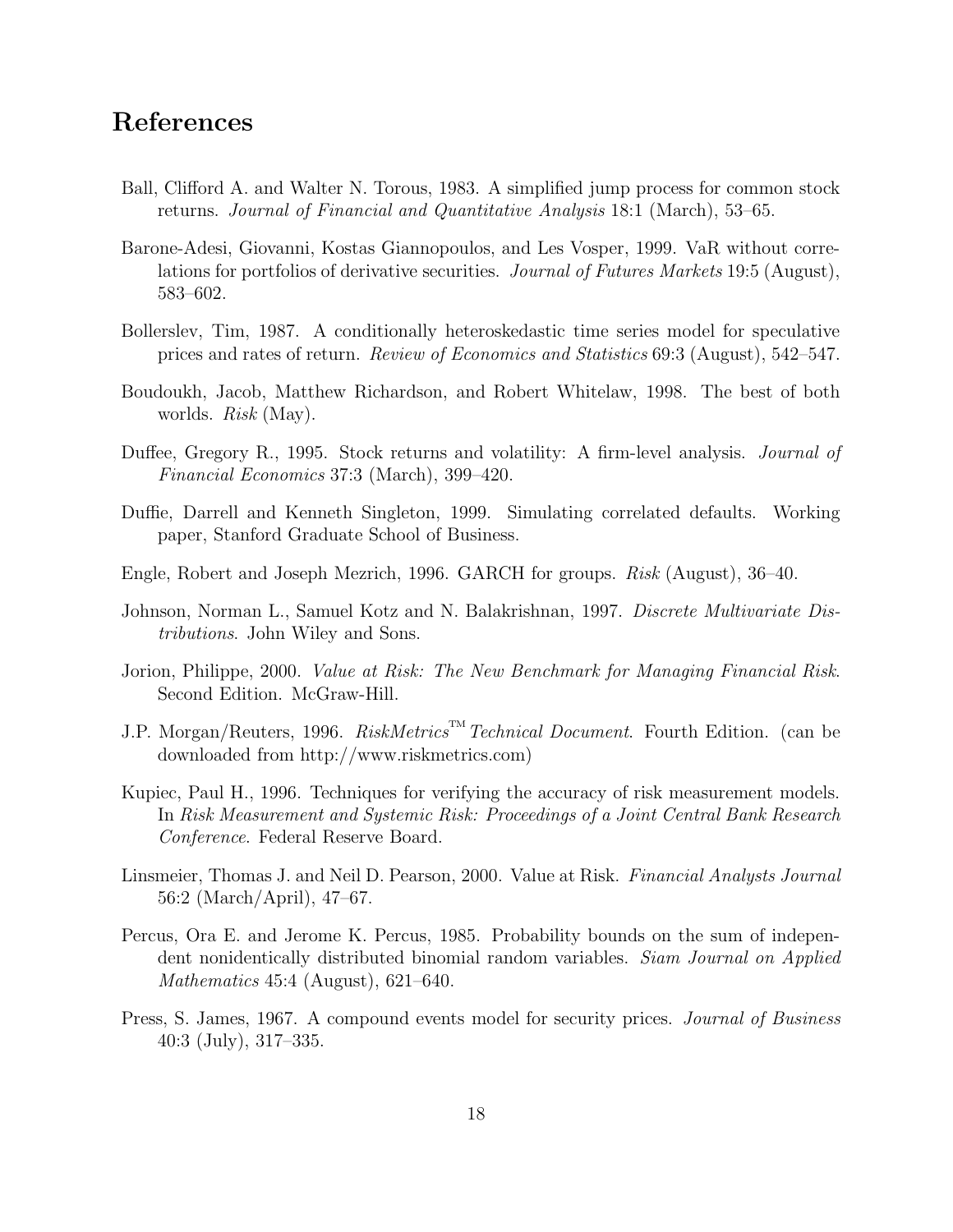- Pritsker, Matthew, 1997. Evaluating Value at Risk methodologies: Accuracy versus computational time. Journal of Financial Services Research 12:2–3 (October-December), 201–242.
- Pritsker, Matthew, 2001. The hidden dangers of historical simulation. Working paper, Federal Reserve Board (January).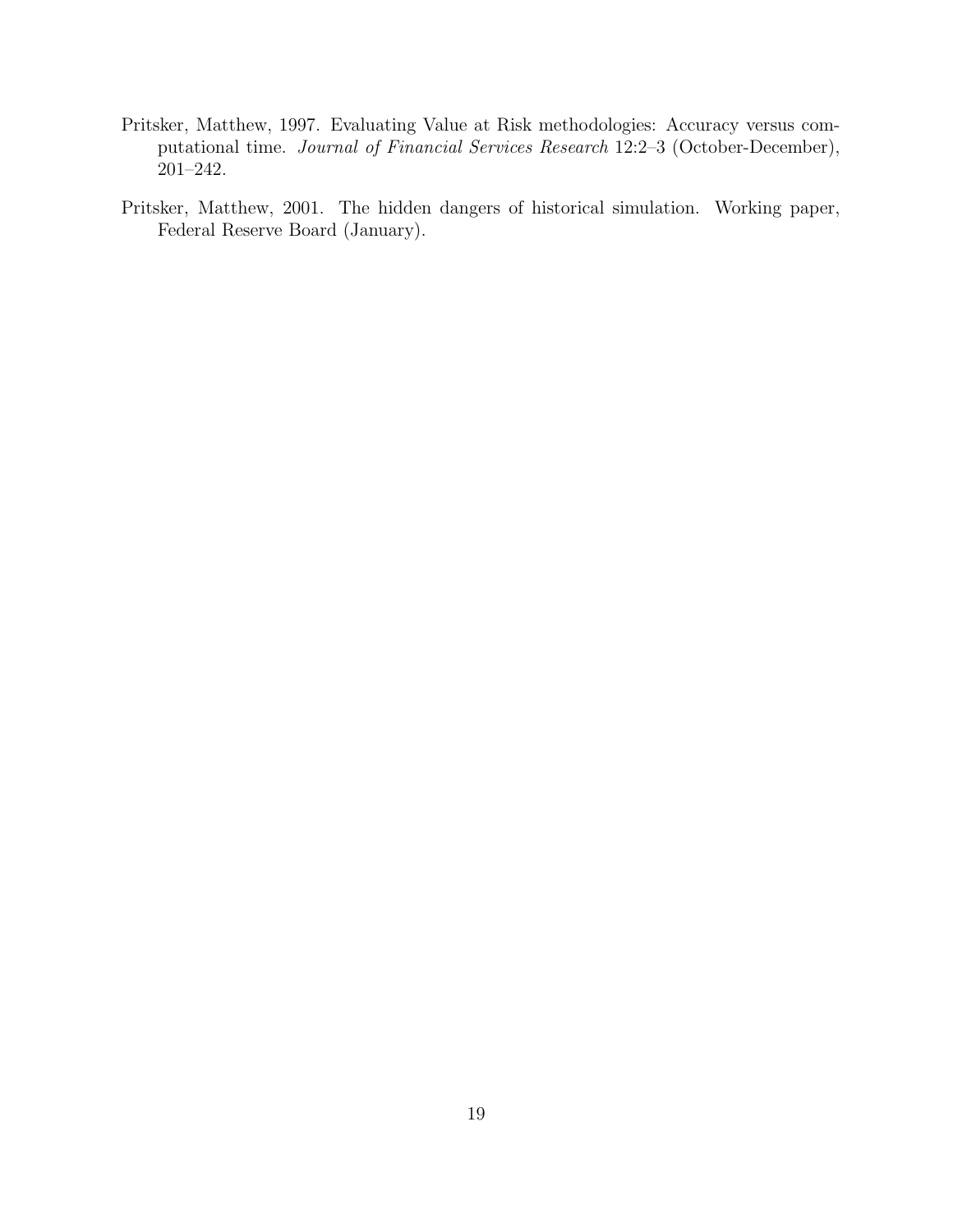Figure 1. Probability density of the return on a single large-cap stock on JANUARY 4, 1999: ESTIMATED BY HISTORICAL SIMULATION





B. With jumps

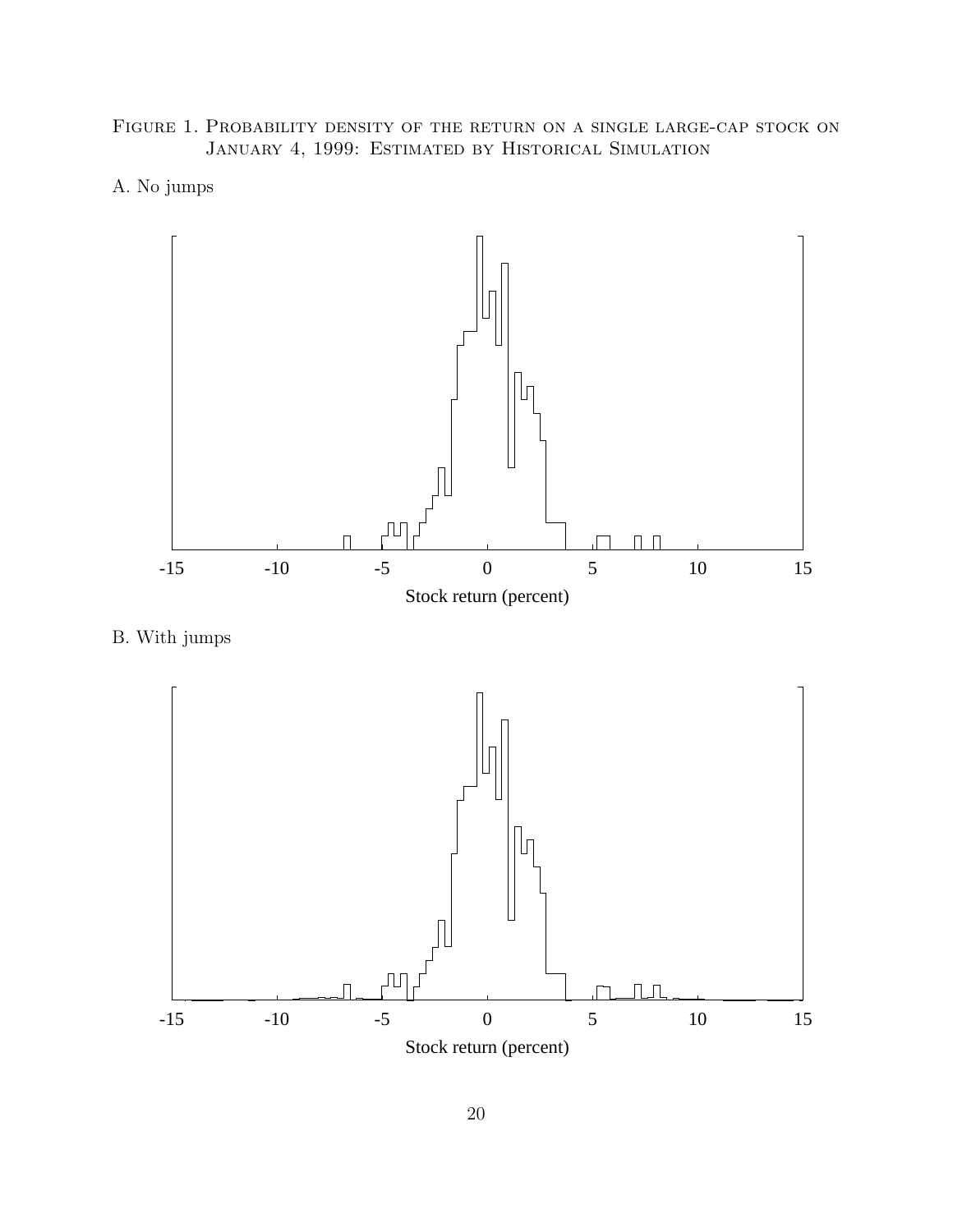Figure 2. Probability density of the return on a single large-cap stock on JANUARY 4, 1999: ESTIMATED WITH A VCV MODEL

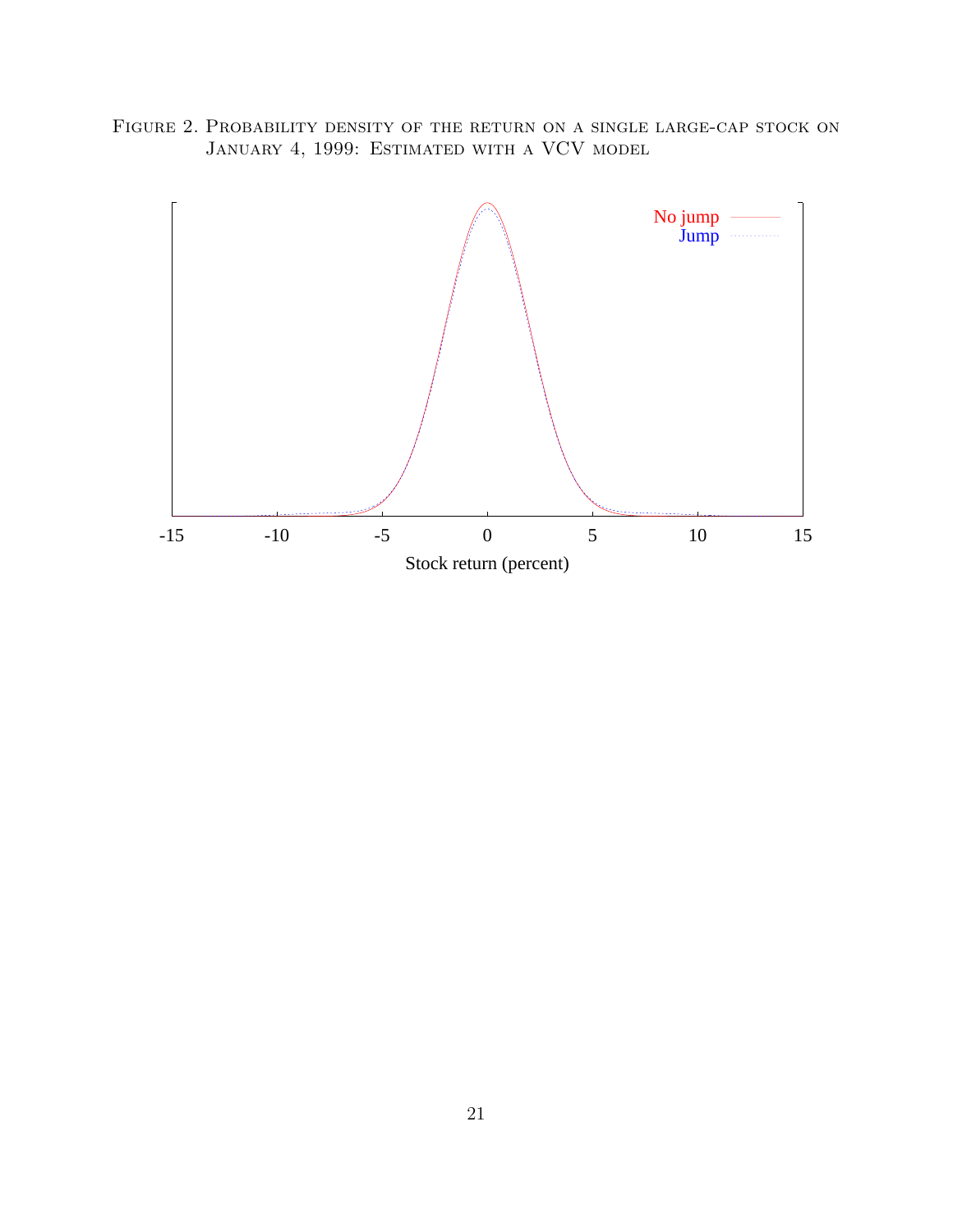# FIGURE 3. ONE-DAY 99 PERCENT VAR ESTIMATES AND REALIZED  $P/L$  on the longshort portfolio





B. VaR estimated with the **VCV** model

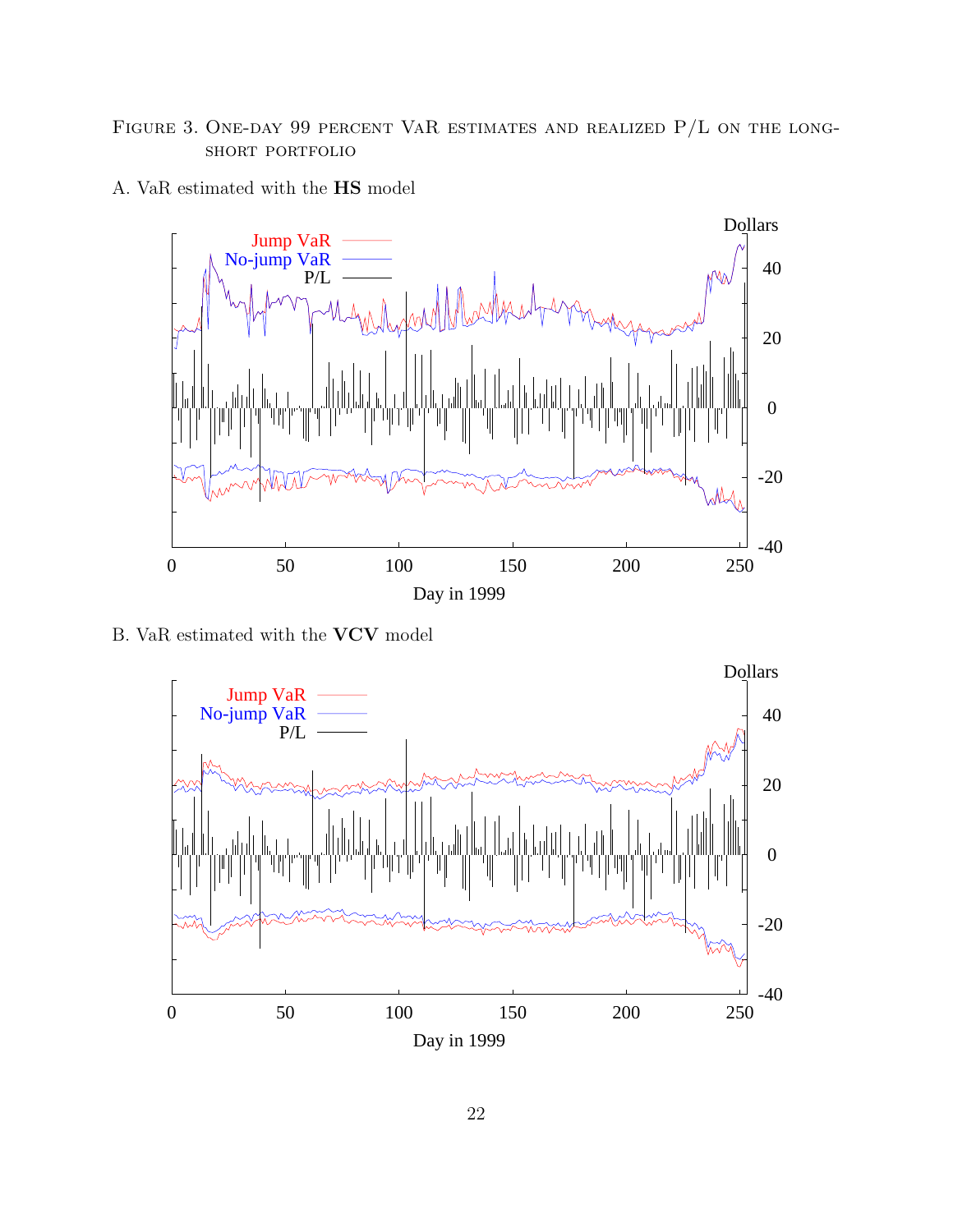# FIGURE 4. ONE-DAY 99 PERCENT VAR ESTIMATES AND REALIZED  $P/L$  on the long **PORTFOLIO**





B. VaR estimated with the **VCV** model

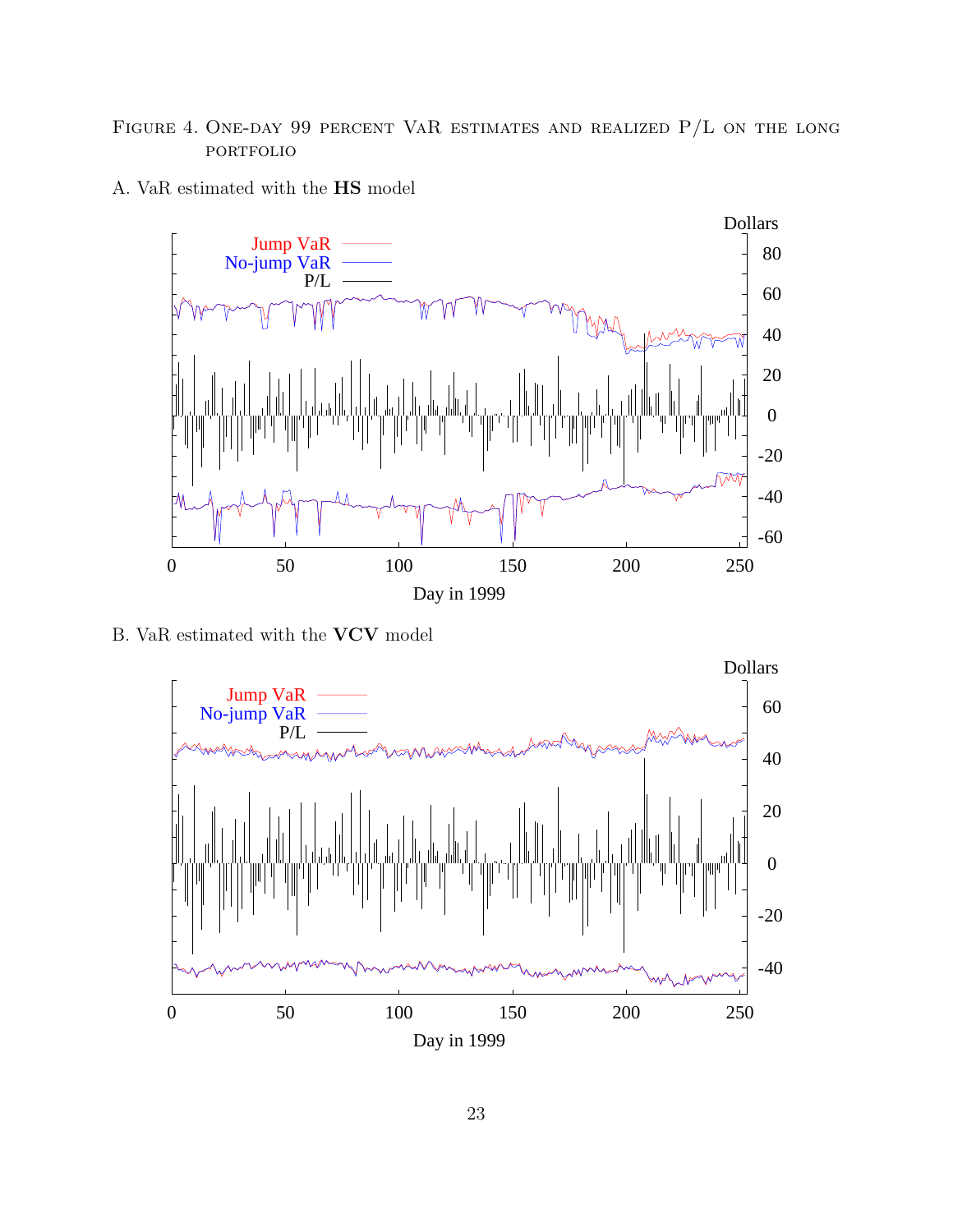| Distributional assumption                                                                                                                          | Abbreviation |
|----------------------------------------------------------------------------------------------------------------------------------------------------|--------------|
| Historical simulation                                                                                                                              | <b>HS</b>    |
| Exponentially-weighted historical simulation <sup><math>a</math></sup>                                                                             | <b>BRW</b>   |
| Filtered historical simulation <sup>b</sup>                                                                                                        | <b>FHS</b>   |
| Multivariate normal distribution with time-varying variance-covariance<br>matrix (one example is the RiskMetrics <sup>TM</sup> model) <sup>c</sup> | VCV          |

Table 1. Common distributional assumptions in Value-at-Risk models

 $a$  Boudoukh, Richardson, and Whitelaw (1998)

 $<sup>b</sup>$  Barone-Adesi, Giannopoulos, and Vosper (1999)</sup>

 $^c$  J.P. Morgan/Reuters (1996)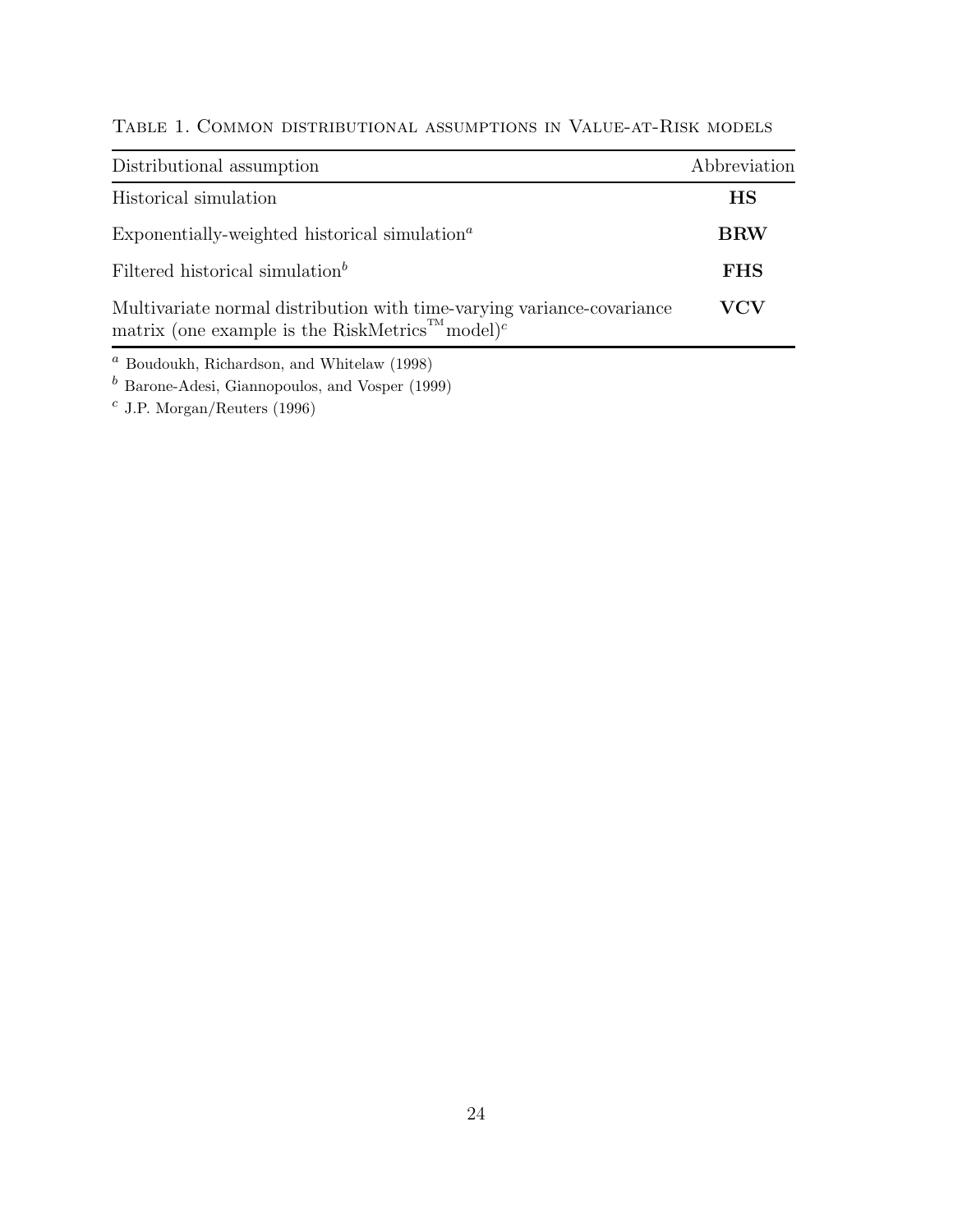| Model      | VaR at indicated<br>percentile $(\$)$ |            |  |  |
|------------|---------------------------------------|------------|--|--|
|            | 95 percent                            | 99 percent |  |  |
| <b>HS</b>  |                                       |            |  |  |
| No jumps   | 2.68                                  | 4.58       |  |  |
| With jumps | 2.80                                  | 6.84       |  |  |
| <b>VCV</b> |                                       |            |  |  |
| No jumps   | 3.31                                  | 4.68       |  |  |
| With jumps | 3.49                                  | 5.78       |  |  |

Table 2. Value-at-Risk estimates for an investment of \$100 in a single largecap stock on January 4, 1999.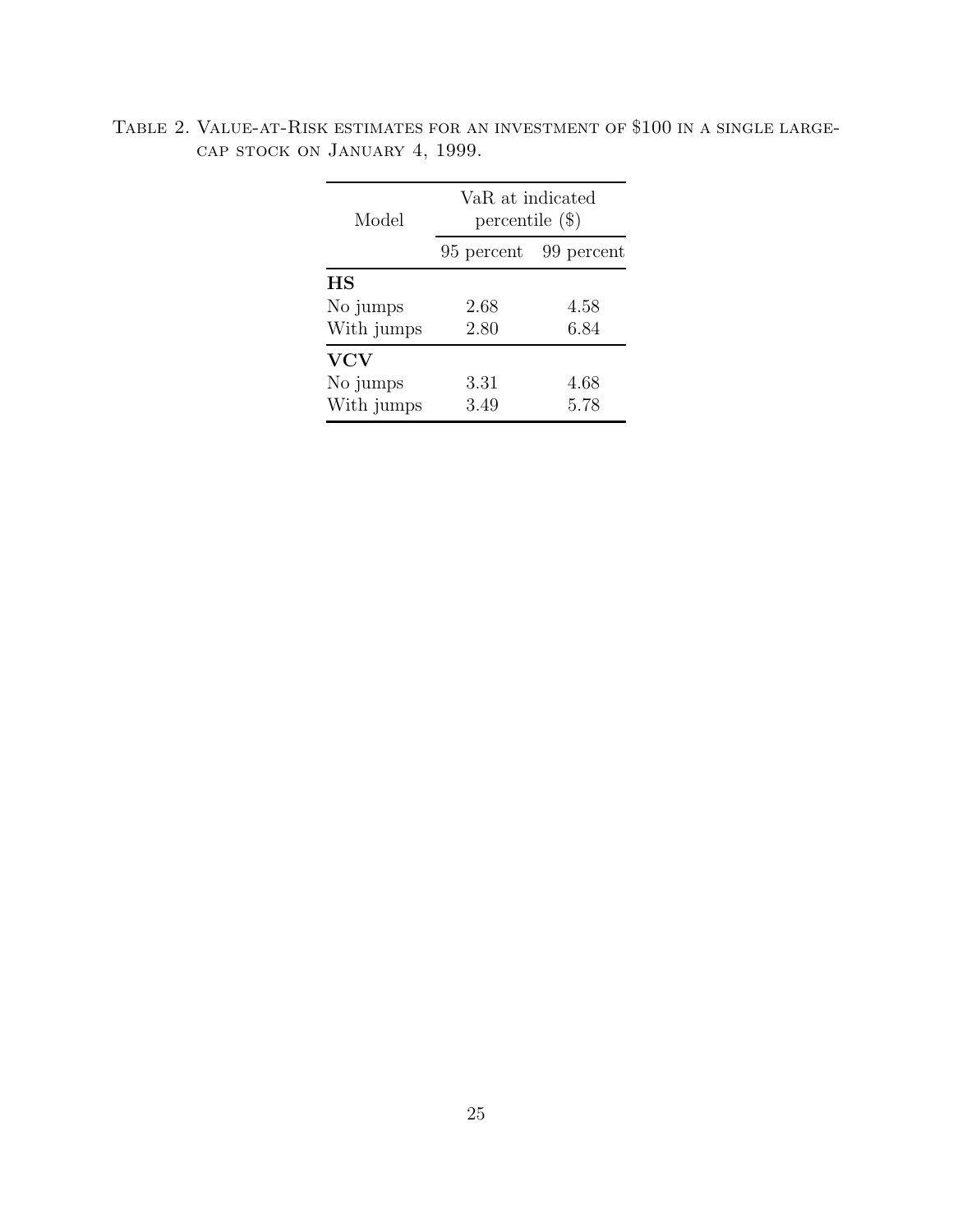#### Table 3. Estimated jump parameters for historical simulation

The jump parameters are estimated as follows for each market capitalization group. Classify each daily return  $r$  as follows:

$$
r < -4\sigma \qquad \text{down jump}
$$

$$
-4\sigma < r < 4\sigma \quad \text{no jump}
$$

$$
r > 4\sigma \qquad \text{up jump}
$$

where  $\sigma$  is the sample standard deviation of daily returns in this market cap group. The values of  $\sigma$  are 1.88 percent for large-cap stocks, 2.40 percent for mid-cap stocks, and 4.05 percent for small-cap stocks. The jump probabilities  $p$  and  $q$  are estimated as the fraction of returns falling in the "down jump" and "up jump" groups, respectively. The jump sizes D and  $U$  are estimated as the mean of all returns in the "down jump" and "up jump" groups, respectively. In each market cap group, the jump parameters are estimated using approximately 4,000 firm-years of data (approximately 1 million daily returns) chosen at random from all firm-years present on the CRSP tape over 1980–99.

|                                                |                            |       | Large cap Mid cap Small cap |  |  |
|------------------------------------------------|----------------------------|-------|-----------------------------|--|--|
|                                                | <i>Parameter estimates</i> |       |                             |  |  |
| р                                              | .0020                      | .0024 | .0027                       |  |  |
| q                                              | .0026                      | .0037 | .0047                       |  |  |
| $\overline{D}$                                 | .10                        | .14   | .23                         |  |  |
|                                                | .10                        | .14   | .25                         |  |  |
| <i>Expected number of days until next jump</i> |                            |       |                             |  |  |
| Down jump                                      | 500                        | 417   | 370                         |  |  |
| $Up_j$                                         | 385                        | 270   | 213                         |  |  |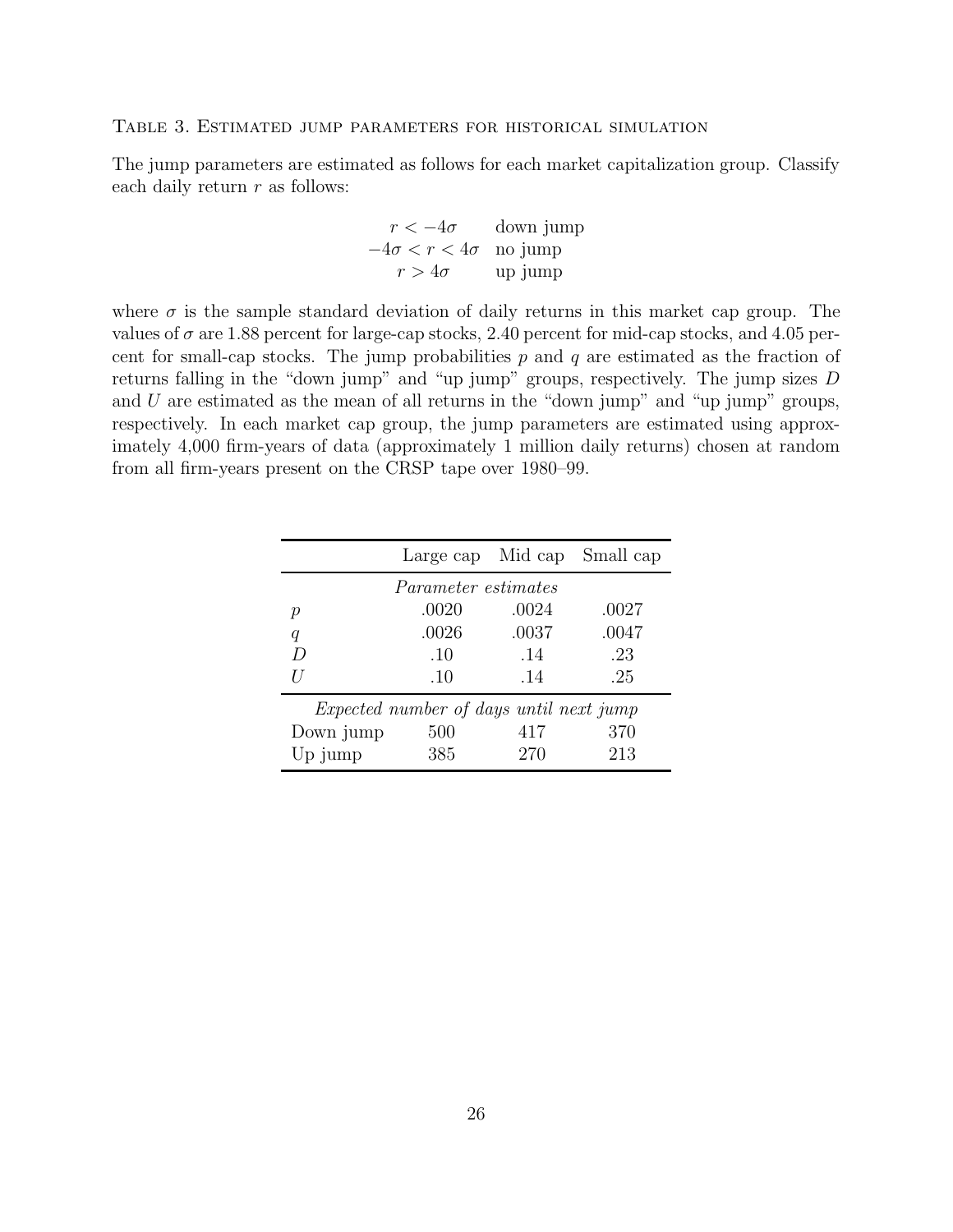### Table 4. Scalar GARCH estimates on eight sets of thirty equities

The scalar GARCH model with jumps is

$$
X_t = H_t^{1/2} \nu_t + \sum_{i=1}^{30} X_{J_i, t}
$$
  
\n
$$
H_t = S(1 - \alpha - \beta) + \alpha X_{t-1} X'_{t-1} + \beta H_{t-1}
$$
  
\n
$$
\nu_t \sim \mathbf{N}(0, I_{30})
$$
  
\n
$$
X_{J_i, t} = \begin{cases} 0 & \text{with probability } 1 - p_i - q_i, \\ -D_i & \text{with probability } p_i, \\ U_i & \text{with probability } q_i, \\ p_i = \lambda \hat{p}_i \\ q_i = \lambda \hat{q}_i \end{cases}
$$

with  $\hat{p}_i$ ,  $\hat{q}_i$ ,  $D_i$  and  $U_i$  as defined in Table 3. The scalar GARCH model without jumps sets the  $X_{J_i,t}$  terms equal to zero. Both models were estimated via maximum likelihood using the mixture model (5) on 8 different datasets. Each dataset consisted of 30 equities (10 large-cap, 10 mid-cap, and 10 small-cap).

|                     | Without jumps |        |        |        | With jumps |        |
|---------------------|---------------|--------|--------|--------|------------|--------|
|                     | Mean          | Min    | Max    | Mean   | Min        | Max    |
| $\alpha$            | 0.0093        | 0.0055 | 0.0126 | 0.0127 | 0.0070     | 0.0209 |
| 3                   | 0.95          | 0.90   | 0.99   | 0.94   | 0.91       | 0.99   |
|                     | na            | na     | na     | 0.67   | 0.42       | 0.88   |
| Log-likelihood 70.3 |               | 67.5   | 75.5   | 71.8   | 68.3       | 76.4   |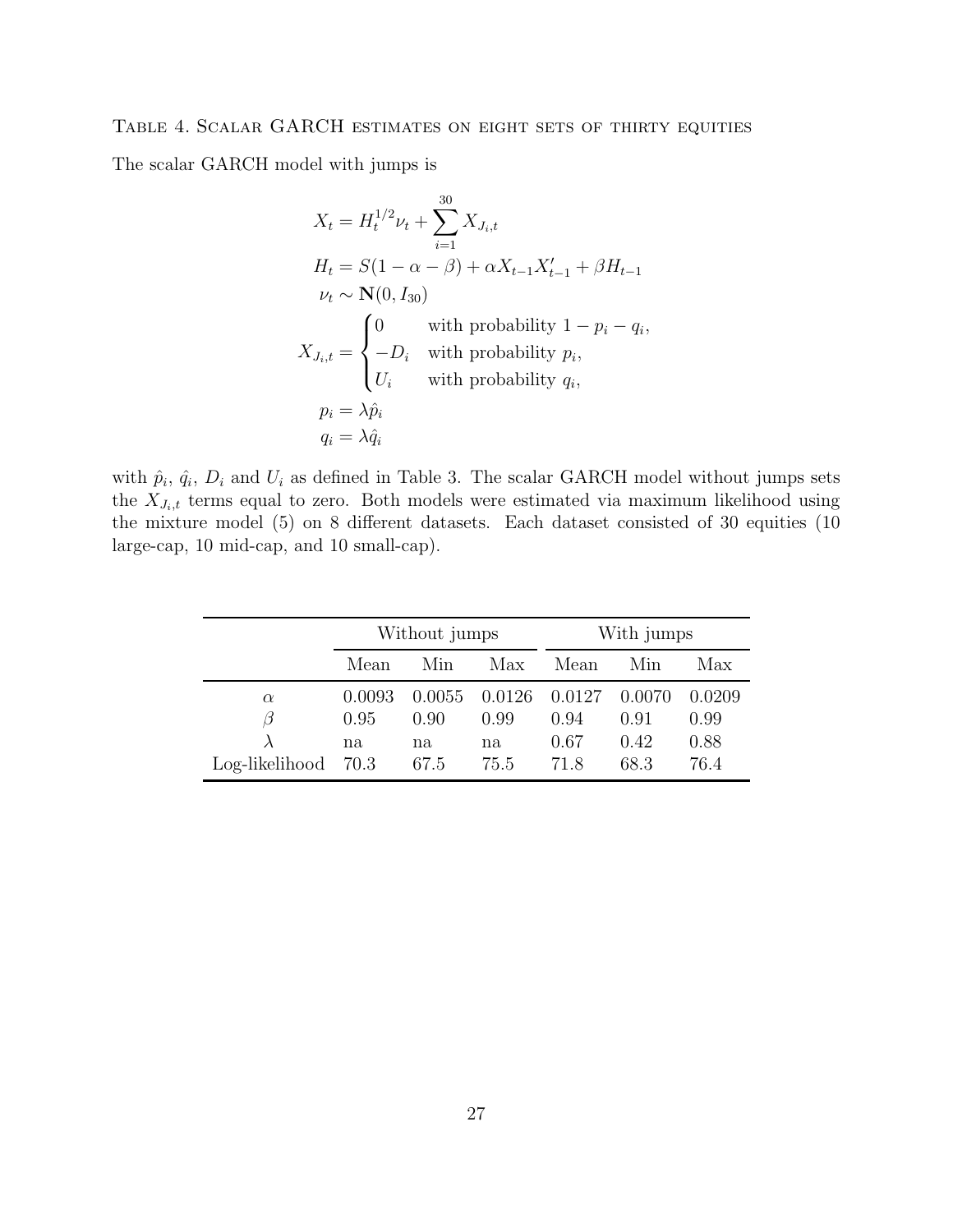|                            | Mean VaR $($ \$) |                      |                             | Number of violations        |
|----------------------------|------------------|----------------------|-----------------------------|-----------------------------|
|                            | Left tail        | Right tail Left tail |                             | Right tail                  |
| HS (Historical simulation) |                  |                      |                             |                             |
| No-jump model              | $-19.5$          | 26.8                 | 6                           | 2                           |
| Jump model not corrected   | $-22.2$          | 29.8                 | 3                           | 2                           |
| for double counting        |                  |                      |                             |                             |
| Jump-VaR model             | $-21.7$          | 27.8                 | 3                           | $\mathcal{D}_{\mathcal{L}}$ |
| VCV (Scalar GARCH)         |                  |                      |                             |                             |
| No-jump model              | $-19.0$          | 20.2                 | 5                           | 4                           |
| Jump model not corrected   | $-21.6$          | 22.9                 | $\mathcal{D}_{\mathcal{A}}$ | 4                           |
| for double counting        |                  |                      |                             |                             |
| Jump-VaR model             | $-20.8$          | 22.0                 | 3                           |                             |

Table 5. One-day 99 percent VaR for the long-short portfolio, estimated for the 252 trading days in 1999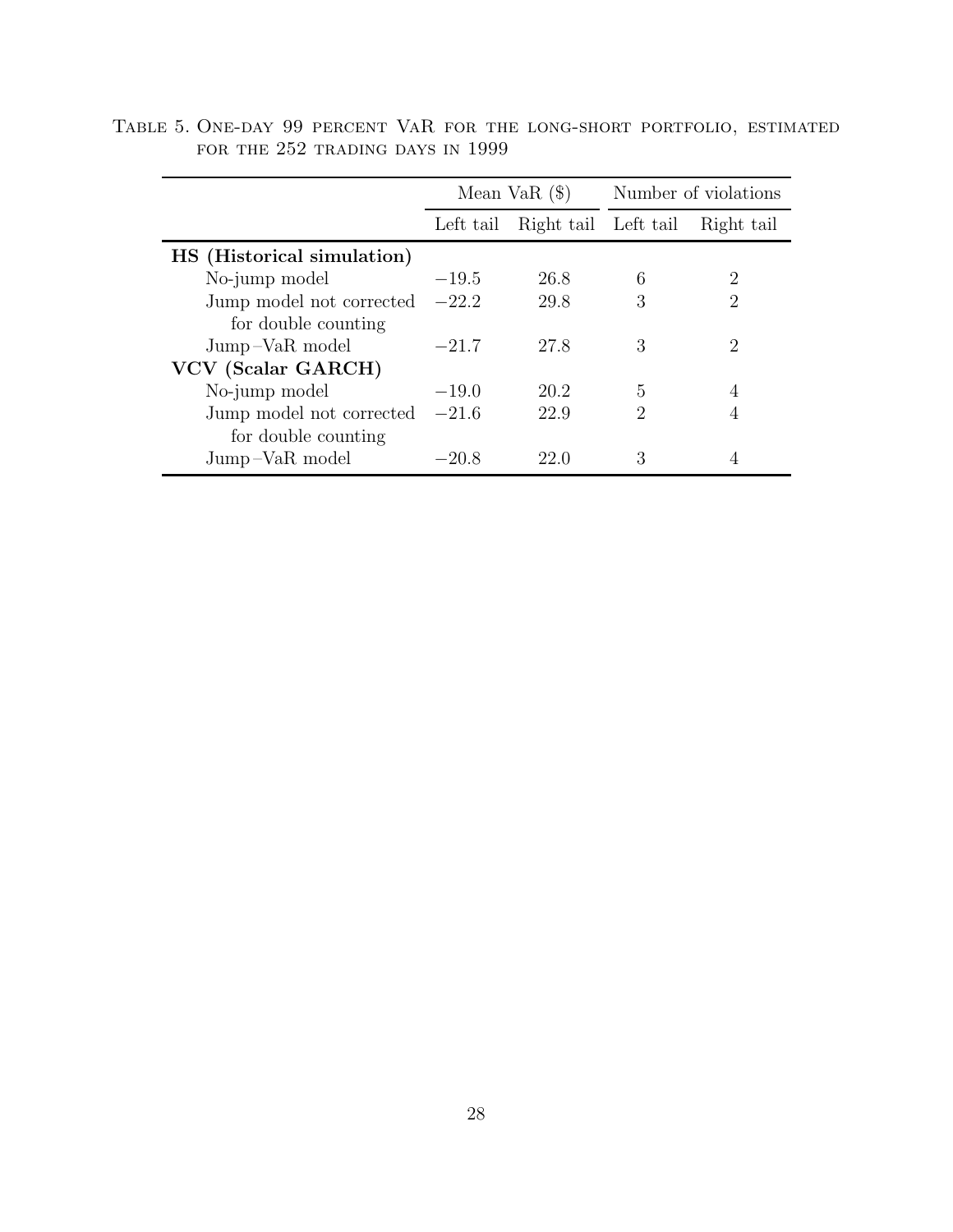|                            | Mean VaR $($ \$) |                      |                  | Number of violations |
|----------------------------|------------------|----------------------|------------------|----------------------|
|                            | Left tail        | Right tail Left tail |                  | Right tail           |
| HS (Historical simulation) |                  |                      |                  |                      |
| No-jump model              | $-41.6$          | 49.5                 | $\left( \right)$ |                      |
| Jump model not corrected   | $-42.2$          | 50.9                 |                  |                      |
| for double counting        |                  |                      |                  |                      |
| Jump-VaR model             | $-42.0$          | 50.9                 | $\left( \right)$ |                      |
| VCV (Scalar GARCH)         |                  |                      |                  |                      |
| No-jump model              | $-40.9$          | 43.3                 | $\left( \right)$ |                      |
| Jump model not corrected   | $-41.4$          | 45.4                 |                  |                      |
| for double counting        |                  |                      |                  |                      |
| Jump-VaR model             | $-40.7$          | 44.3                 |                  |                      |

Table 6. One-day 99 percent VaR for the long portfolio, estimated for the 252 trading days in 1999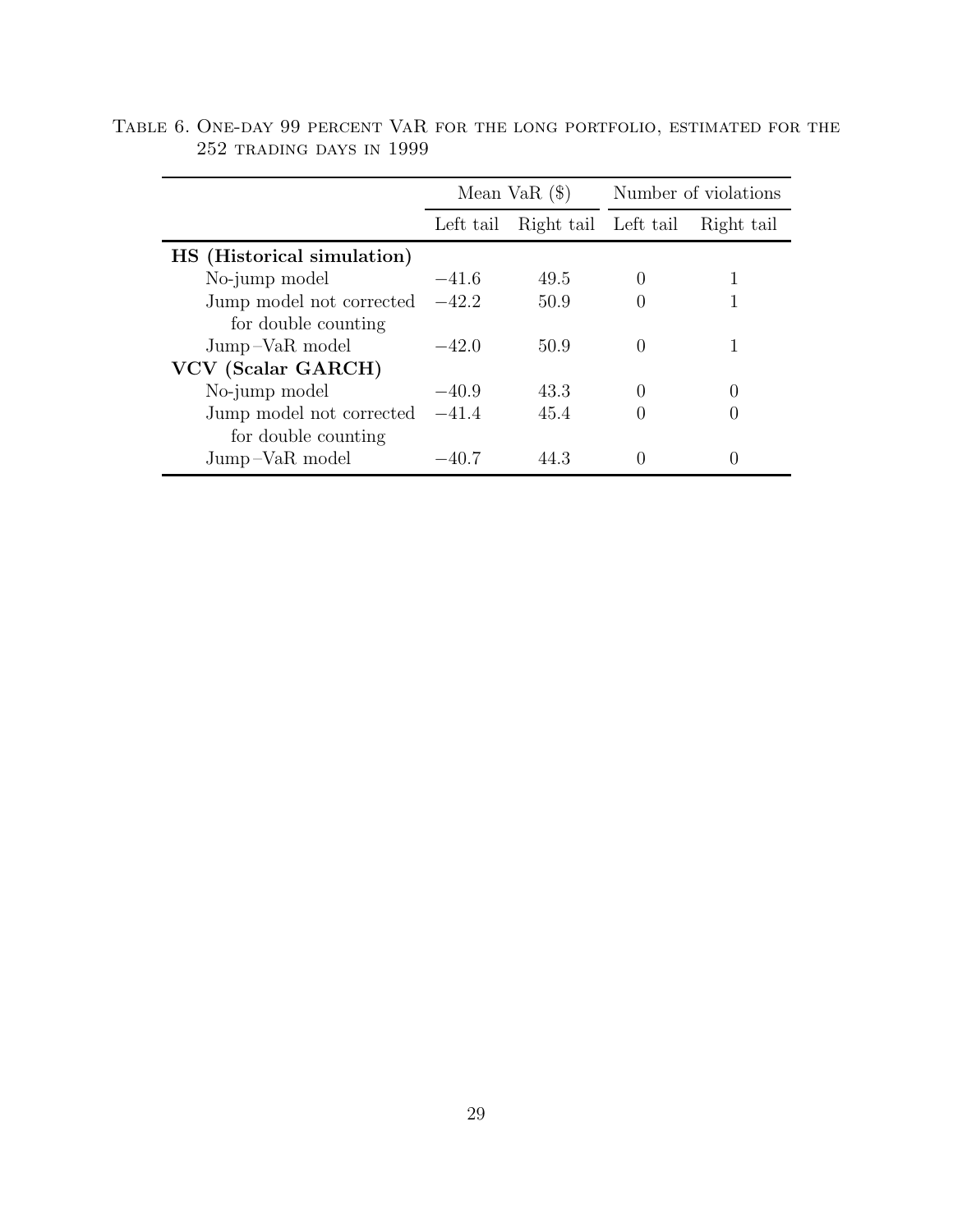|             |                  | Left tail                      |                  | Right tail                     |
|-------------|------------------|--------------------------------|------------------|--------------------------------|
|             | Dollar<br>amount | As a percent<br>of no-jump VaR | Dollar<br>amount | As a percent<br>of no-jump VaR |
|             |                  | LONG-SHORT PORTFOLIO           |                  |                                |
| <b>HS</b>   |                  |                                |                  |                                |
| Mean        | 2.2              | 12                             | 1.0              | 5                              |
| Maximum     | 7.0              | 42                             | 10.0             | 44                             |
| ${\rm VCV}$ |                  |                                |                  |                                |
| Mean        | 1.8              | 10                             | 1.8              | 10                             |
| Maximum     | 3.3              | 20                             | 3.9              | 16                             |
|             |                  |                                | LONG PORTFOLIO   |                                |
| <b>HS</b>   |                  |                                |                  |                                |
| Mean        | 0.4              | 1                              | 1.3              | 3                              |
| Maximum     | 9.5              | 24                             | 10.8             | 26                             |
| <b>VCV</b>  |                  |                                |                  |                                |
| Mean        | $-0.2$           | $-0.4$                         | 1.0              | $\overline{2}$                 |
| Maximum     | 1.3              | 3                              | 3.4              | 8                              |

Table 7. Difference in one-day 99 percent VaR between the no-jump and Jump –VaR models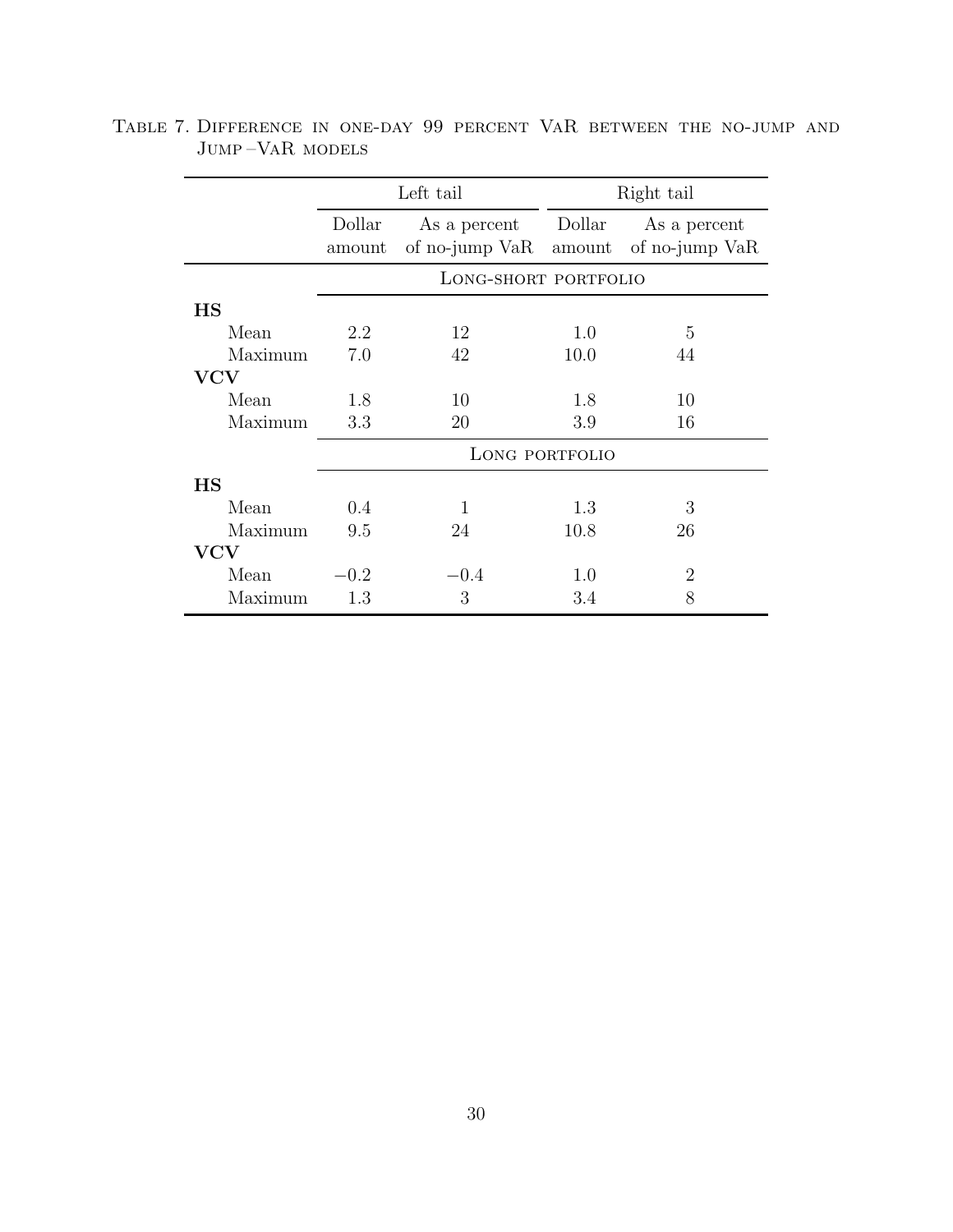| Percent     |                      |            |  |  |
|-------------|----------------------|------------|--|--|
|             | Left tail            | Right tail |  |  |
|             | LONG-SHORT PORTFOLIO |            |  |  |
| $_{\rm HS}$ |                      |            |  |  |
| Mean        | 1.4                  | 1.0        |  |  |
| Maximum     | 2.2                  | 1.6        |  |  |
| ${\rm VCV}$ |                      |            |  |  |
| Mean        | 1.6                  | 1.6        |  |  |
| Maximum     | 2.1                  | 2.2        |  |  |
|             | LONG PORTFOLIO       |            |  |  |
| НS          |                      |            |  |  |
| Mean        | 0.9                  | 1.0        |  |  |
| Maximum     | 1.2                  | 1.9        |  |  |
| ${\bf VCV}$ |                      |            |  |  |
| Mean        | 1.0                  | 1.2        |  |  |
| Maximum     | 1.2                  | 1.4        |  |  |

Table 8. Coverage level of the no-jump VaR model, assuming the Jump –VaR model is true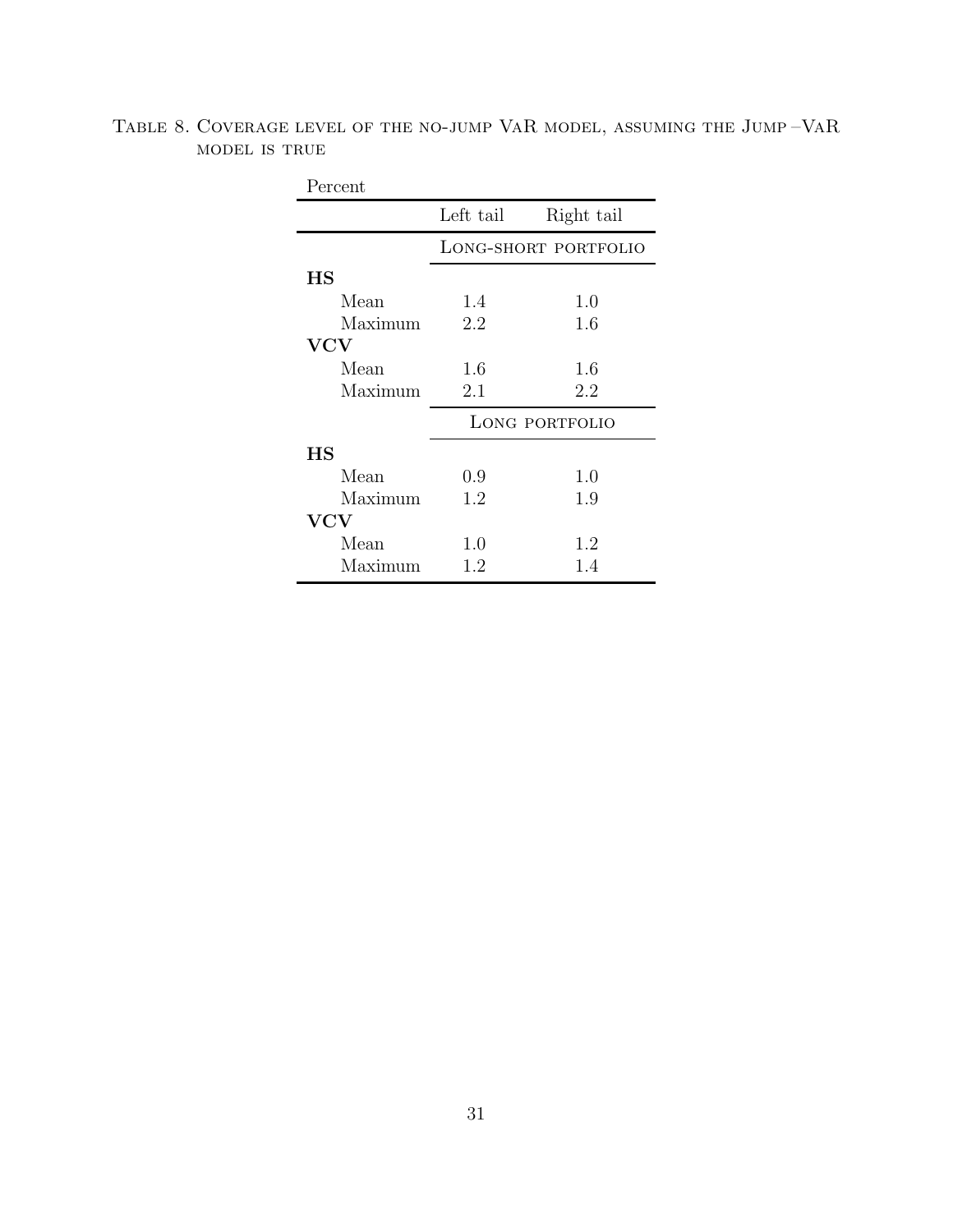|                            | Mean Va $R$ $(\$)$ |                      | Number of violations |            |
|----------------------------|--------------------|----------------------|----------------------|------------|
|                            | Left tail          | Right tail Left tail |                      | Right tail |
| HS (Historical simulation) |                    |                      |                      |            |
| No-jump model              | $-54.0$            | 85.8                 |                      |            |
| Jump-VaR model             | $-59.8$            | 87.1                 |                      |            |
| VCV (Scalar GARCH)         |                    |                      |                      |            |
| No-jump model              | $-56.7$            | 70.7                 |                      |            |
| Jump-VaR model             | $-64.4$            | 79.2                 |                      |            |

Table 9. Ten-day 99 percent VaR for the long-short portfolio, estimated for the 252 trading days in 1999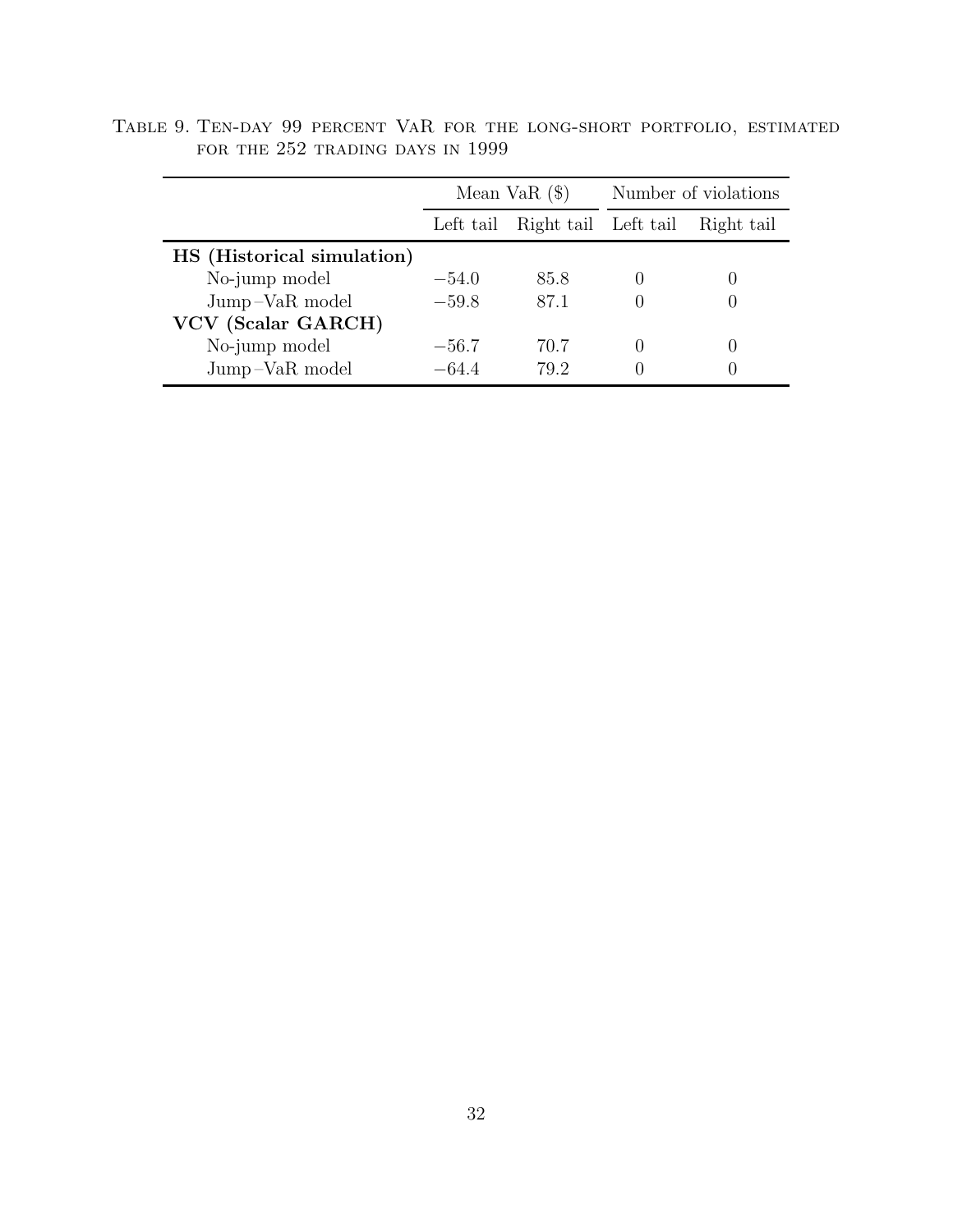|                            | Mean Va $R$ $(\$)$                |     | Number of violations |            |
|----------------------------|-----------------------------------|-----|----------------------|------------|
|                            | Right tail Left tail<br>Left tail |     |                      | Right tail |
| HS (Historical simulation) |                                   |     |                      |            |
| No-jump model              | $-114$                            | 158 |                      |            |
| Jump-VaR model             | $-112$                            | 166 |                      |            |
| VCV (Scalar GARCH)         |                                   |     |                      |            |
| No-jump model              | $-123$                            | 149 |                      |            |
| Jump-VaR model             | $-120$                            | 158 |                      |            |

Table 10. Ten-day 99 percent VaR for the long portfolio, estimated for the 252 trading days in 1999